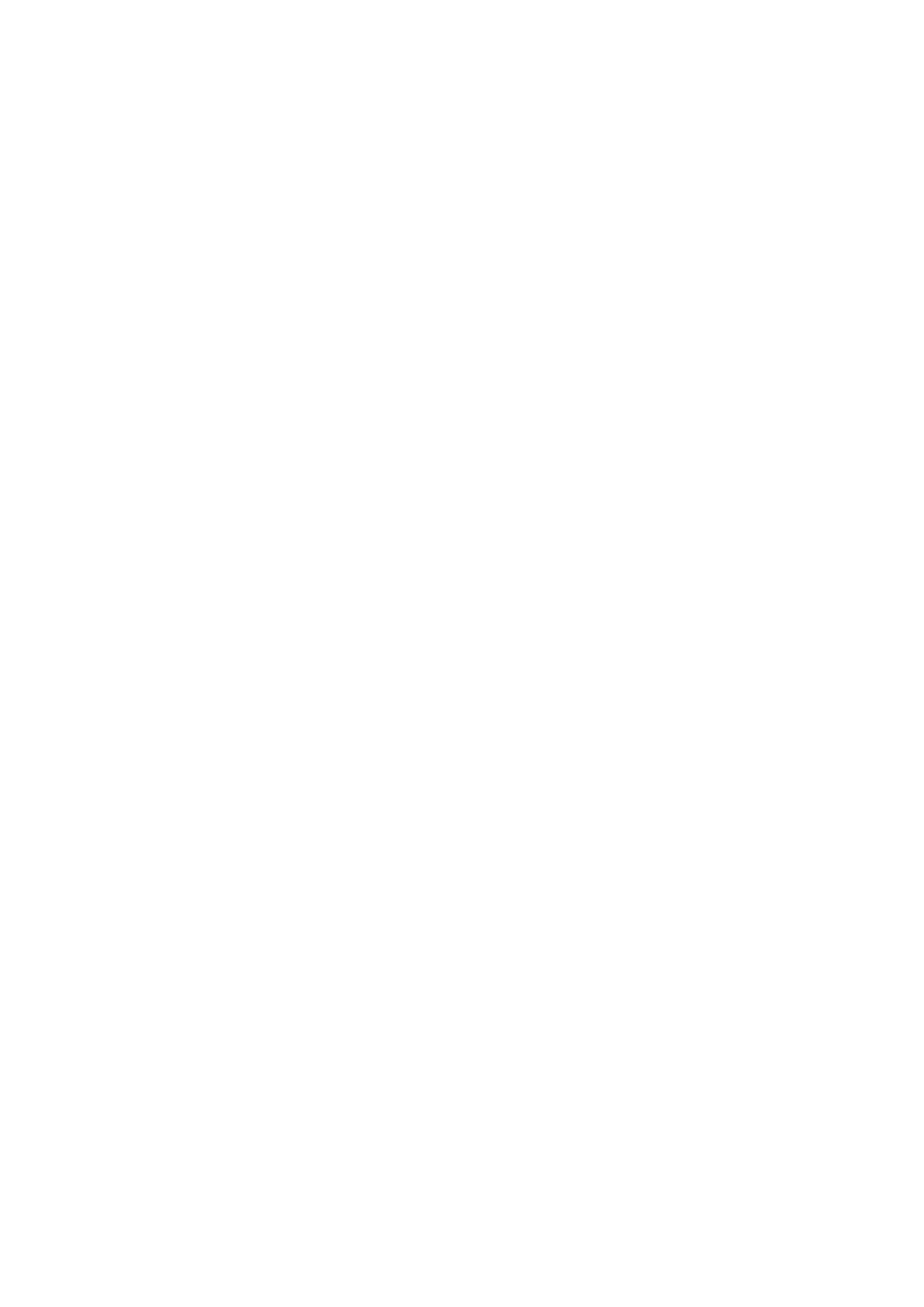*كهن نامهٔ ادب پارسی*، پژوهشگاه علوم انسانی و مطالعات فرهنگی دوفصلiاههٔ علمی (مقالهٔ علمی ـ پژوهشی)، سال ۱۲، شمارهٔ ۱، بهار و تابستان ۱۴۰۰، ۳۶۱ ـ ۳۸۳

پررسي پرخي از خطاهاي وحيددستگردي در شرح خسرو و شیرین

سيّد شاهرخ موسويان\*

حكىدە

.<br>شرح مرحوم حسن وحید دستگردی بـر خسـرو و شـیرین نظـامی، از شـروحی اسـت کـه \_<br>سال@ا مورد استفادهٔ علاقه مندان به ادب پارسی و نیز کاوشگران آثار حکیم نظامی می باشــد. این شرح نیز چون همهٔ آثار مکتوب دیگر، عاری از خطــا نمــی باشــد. نگارنــدهٔ ایــن مقالــه کوشیده است تا به تسین بعضی از این خطاها برداخته و همّت خبود را ب آن داشته تبا در راستای سره کردن و پیراستگی بیش از پیش این منظومه گامی به دارد. در نقلد ایس خطاهـا ابتدا بيت مورد بحث درج گرديده و پس از نقـل مســتقيم نظـر شــارح، بــه طــور دقيــق بــه خطاهای ایشان و ارائهٔ معنای صحیح بیت اشــاره رفتــه اســت. بــه نظــر مــی آیــد خطاهــای استاد وحید دستگردی در شرح ابیات، به دلایل ذیل صورت گرفته است: ۱–خــوانش غلـط بعضی ابیات. ۲– عدم توجّه به فضایی که بیت در آن قرار دارد. ۳– متّکی بودن بـه قیاســات ذوقی در شرح برخی ابیات. ۴–عدم التفات به ابیات مشابه بــا بیــت مــورد بحــث در دیگــر دواوین نظامی. ۵– عدم توجّه به منابع بیشتر برای شرح پاره ای ابیات. ۶–عدم دســت رســی استاد به امکانات امروزین ما؛ از قبیل: اینترنـت، موتورهـای جسـتجو، نــرم افزارهـای ادبــی، مقالات پر تعداد و متنوّع و امثالهم.

**کلیدواژهها:** نظامی گنجوی، خسرو و شیرین، بررسی خطاها، حسن وحید دستگردی.

\* استادیار گروه زبان و ادبیّات فارسی، دانشگاه یاسوج، یاسوج، ایران، Akaveel@yahoo.com تاريخ دريافت: ١٣٩٩/١٢/٢٧، تاريخ پذيرش: ١۴٠٠/٠٥/٠۴

Copyright © 2018, IHCS (Institute for Humanities and Cultural Studies). This is an Open Access article distributed under the terms of the Creative Commons Attribution 4.0 International, which permits others to download this work, share it with others and Adapt the material for any purpose.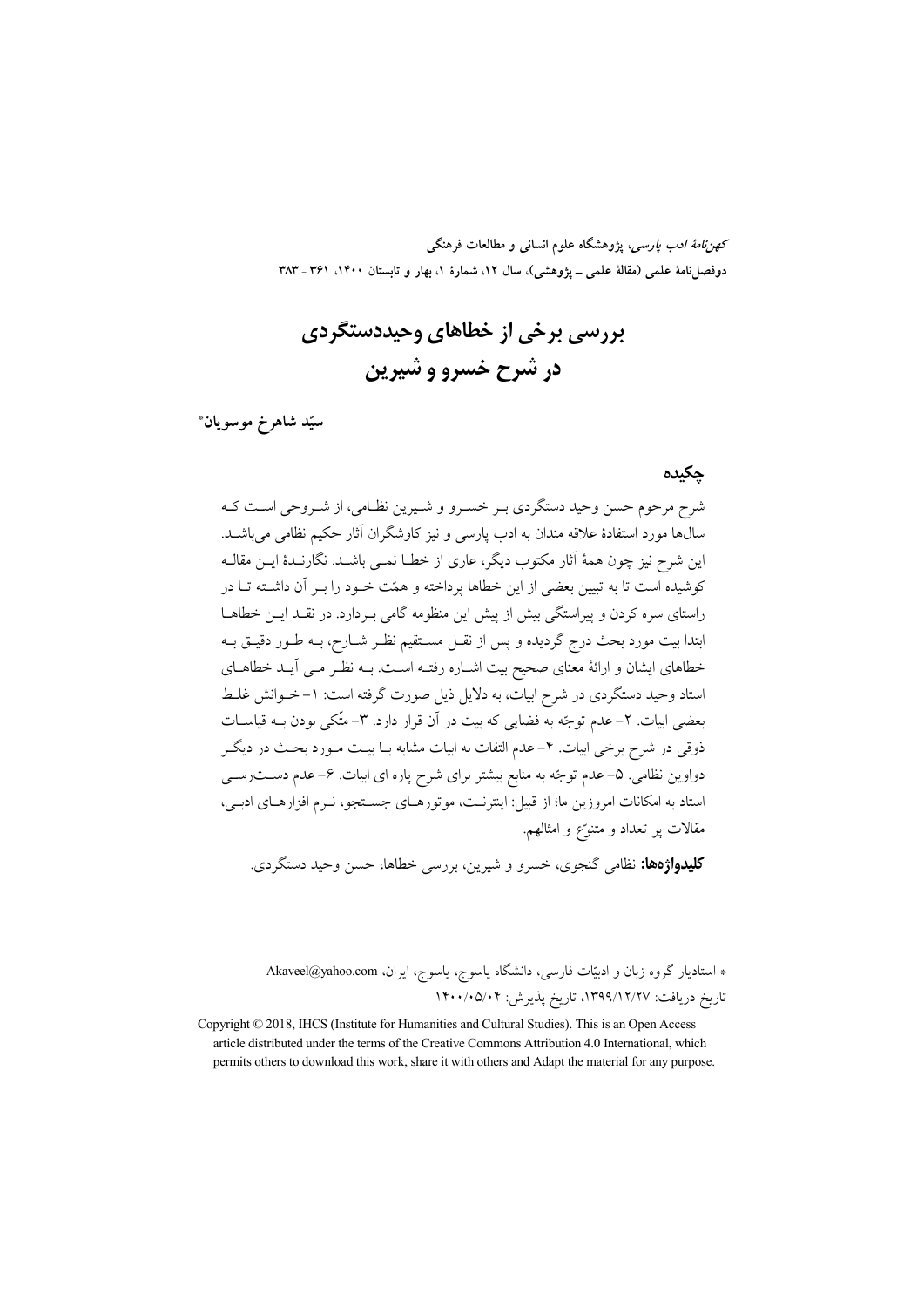## 1. مقدمه

جهسال السدّين ابومحمّــد اليساس بـــن يوســف، مشـــهور بـــه «نظــامي» از اوتساد و اركسان زبانفارسی است. او از شاعران سده ششم(۶۱۴–۵۳۰ ق) و عصـر سـلجوقی و خمسـهٔ او معروف خاص و عام است. آنها که حتّی آشنایی اندکی با شعر این حکیم دارند، او و زبــانش را به این صفات می شناسند: توصیفگر بی نظیر صحنه هـا و موقعیّت هـا، باریـک انــدیش، نازک خیال، استاد استعارات، عفیف الکلام، آگاه به علوم اسلامی، واقـف بــه علــوم زمانــه و درنهایت جادوگر افسانه های عشقی. در قدرت داستان پردازی او همین بس که ده ها شــاعر چرب دست تا قرنها بعد سعی بر آن داشته اند تا گام بر قلّه ای بگذارند که نظامی آن را زیــر پاهای خود سپرده و درنوردیده و البتّه پر واضح است که هرگز کسی به دامنهٔ آن قلّه هــا نیــز يار نيافته است.

امّا با همهٔ سلاستی که اشعار حکیم دارد، ابیات بسیاری نیز در خمسهٔ او یافت مـی شــود که به دلایـل مختلفـی مغلـق و معـانی أنهـا دیریـاب مـی باشـند. از جملــه منظومــهٔ شــهیر خسرووشیرین در بحر هزج و با ۶۵۰۰ بیت، دارای ابیاتی است که فهـم آنهـا همـواره ذهـن نظامی شناسان و شارحان آثار او را به خود معطوف نموده است. شـاید نخسـتین کسـی کـه هم تصحیح منقَّحی از این منظومه به دست داد و هــم بسـیاری از ابیــات آن را شــرح نمــود، مرحوم حسن وحیددستگردی باشد. شرح او همواره مورد ارجاع و اسـتفادهٔ علاقــه منــدان و دانشگاهیان بوده است؛ امّا با وجود همهٔ کوششی که شارح محترم نموده، بعضی از غــوامض ابیات به درستی شرح نشده یا شرح ناشده رها گشته انــد. راقــم ســطور ضــمن قدرشناســی نسبت به زحمات آن فقید مرحوم، بر آن بوده تا بعـض ابیـاتی را کــه دارای نقـص در بیـان معنی بوده اند، نامزد کرده و معانی صحیح آنها را به دست دهد.

نکته ای در اینجا لازم به ذکر است: نگارنده قبل از این مقاله، تعـدادی دیگـر از ابیـاتی را که توسّط مرحوم وحید دستگردی به خطا شرح شـده انـد، در مقالـه ای دیگـر(در همـایش بینالمللی بزرگداشت نظامی در تبریز، اسفند ۱۳۹۶)، ارائه و منتشر کرده است. در حقیقت مقالهٔ حاضر، بخش دوم و ادامهٔ آن مقالهٔ همایشی است و می تــوان ادّعــا نمــود کــه بــا ایــن مقالهٔ دوم، به تبیین تمـام خطاهـای شــرح اسـتاد وحیــد دســتگردی پرداختــه ایــم و چیــزی فروگذار نشده است (به استثنای چند مورد معدود که مضـیق صـفحات ایــن مقالــه فرصـت طرح آن خطاها را نداد). از این روی بخشهای مقدّمه و نیز نتیجهٔ پــژوهش کــه مبلــغ بســیار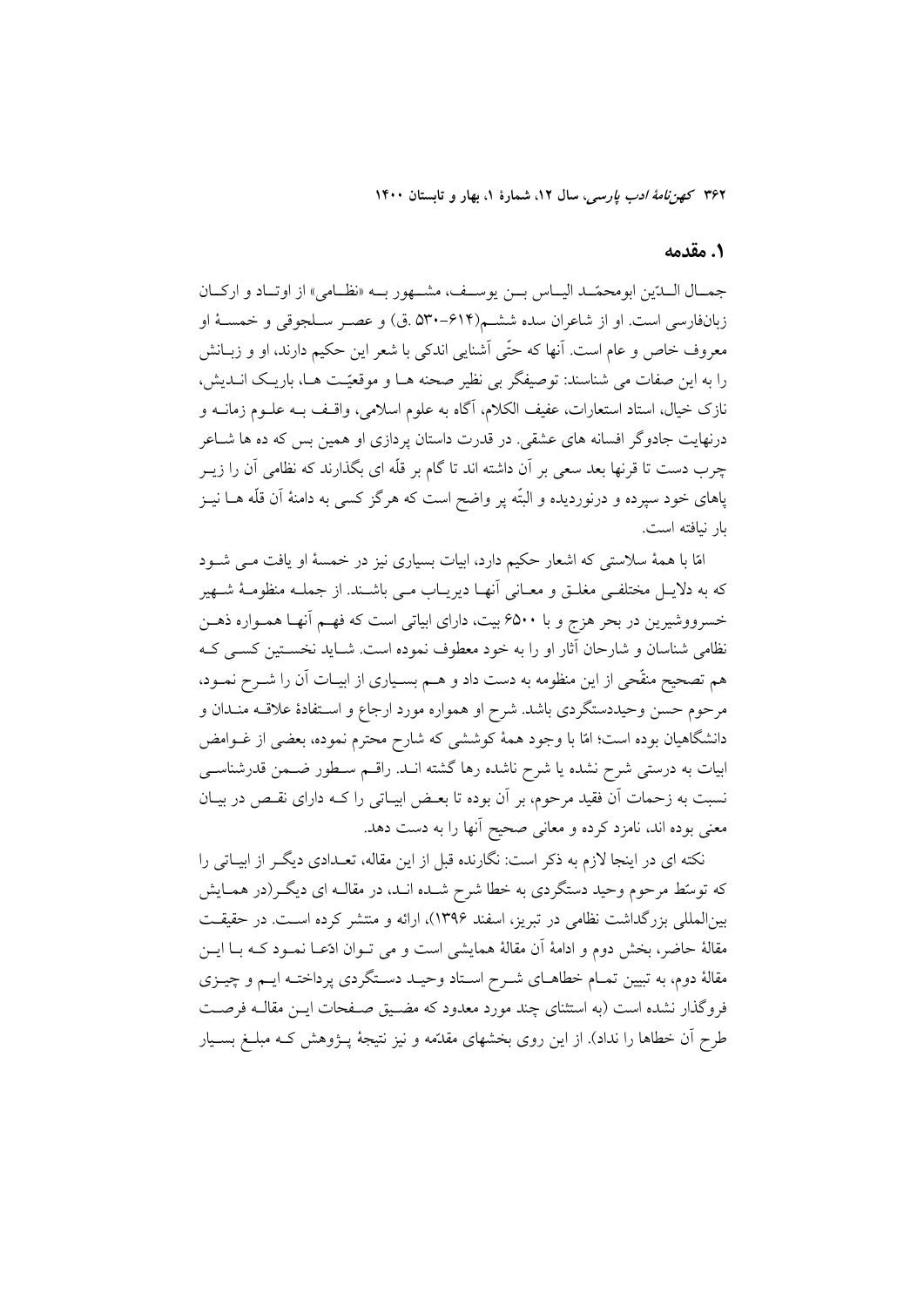مختصری است، در این مقاله از مقالهٔ نخست عاریت گرفته شده است؛ زیرا بدیهی است ک اهمَّيّت اصلَّى اين مقاله در محتواى مقاله و شرح ابيات دشوار است و تكرار مقدَّمـه و نتيجـه به خاطر هم سنخ بودن هر دو مقاله، امری طبیعی و بدیهی خواهد بود.

۱.۱ پیشینهٔ یژوهش

تا کنون پنج شرح مهم در حوزهٔ کتاب، بـرای مشـکلات خســرو و شــیرین نظـامی نگاشــته شده است:

١. شرح استاد حسن وحيد دسـتگردي. اسـتاد در مـورد تصـحيح خـود از ايـن منظومـه چنین می نویسند: «تصـحیح خسـرو و شـیرین ماننـد مخـزن الاسـرار، بـر طبـق مقابلـه بـا سی نسخهٔ کهنسال مورّخ هفتصد تا هزار و صد هجـری اسـت و هـیچ حـرف یـا کلمـه ای مطابق ذوق و سليقة كسى تغيير نيافته است.» (وحيددستگردي: ۱۳۸۶ ، ۴۶۱).

۲. شرح استاد بهـروز ثروتيـان. از محسّـنات شـرح مرحـوم ثروتيـان نسـبت بــه شـرح مرحوم دستگردی، استفاده از نسخه بدلها و آوردن آنها در پاورقی است کـه کمـک مناسـبـی به فهم بعضی ابیات می نماید. همچنین ایشان در رعایت خصوصیات صـوری کتـاب ماننــد فهارس، حروفچينې خوب، واژه نامه و غيره حق مطلب را ادا نموده اند.

۳. شرح استاد برات زنجانی «این کتاب تمام ویژگیهای صوری یک اثر تحقیقی خــوب را داراسـت. پــس از تمــام شــدن شــرح ابيــات، در بخشــي جداگانــه و بــه صــورت مفصــل نسـخه بـدلهـاي تمـام ابيـات بـا ذكـر علامـت اختصـاري نسـخه أمـده اسـت. ايـن كـار باعث می شود خواننده بتواند در مواردی که ابیات مبهم است و یا شارحان توضـیح کامـل و کافی در مورد ابیات نـداده انـد، بـا مراجعــه بــه نســخه بــدلها مشــکل ابیــات را حــل کنــد» (سلطان الكتابي: ١٣٨٨ ، ١٨ تا ٢١).

۴. شرح گزیدهٔ استاد عبدالمحمد اَیتی. از میان گزیـده هـای مفیـد مـی تـوان بـه گزیـدهٔ عبدالمحمد اّیتی اشــاره نمــود کــه معمــولاً مــورد اســتفادهٔ دانشــجویان ادبیّــات در ترمهــای دورهٔ کارشناسی و نیز علاقه مندان گوناگون است.

۵. شرح نگارنده که در منابع پایانی مقاله بدان اشاره رفته است. سعی شده با مدد شــروح ماقبل، شرحی مَدرسی و مفید فراهم آید.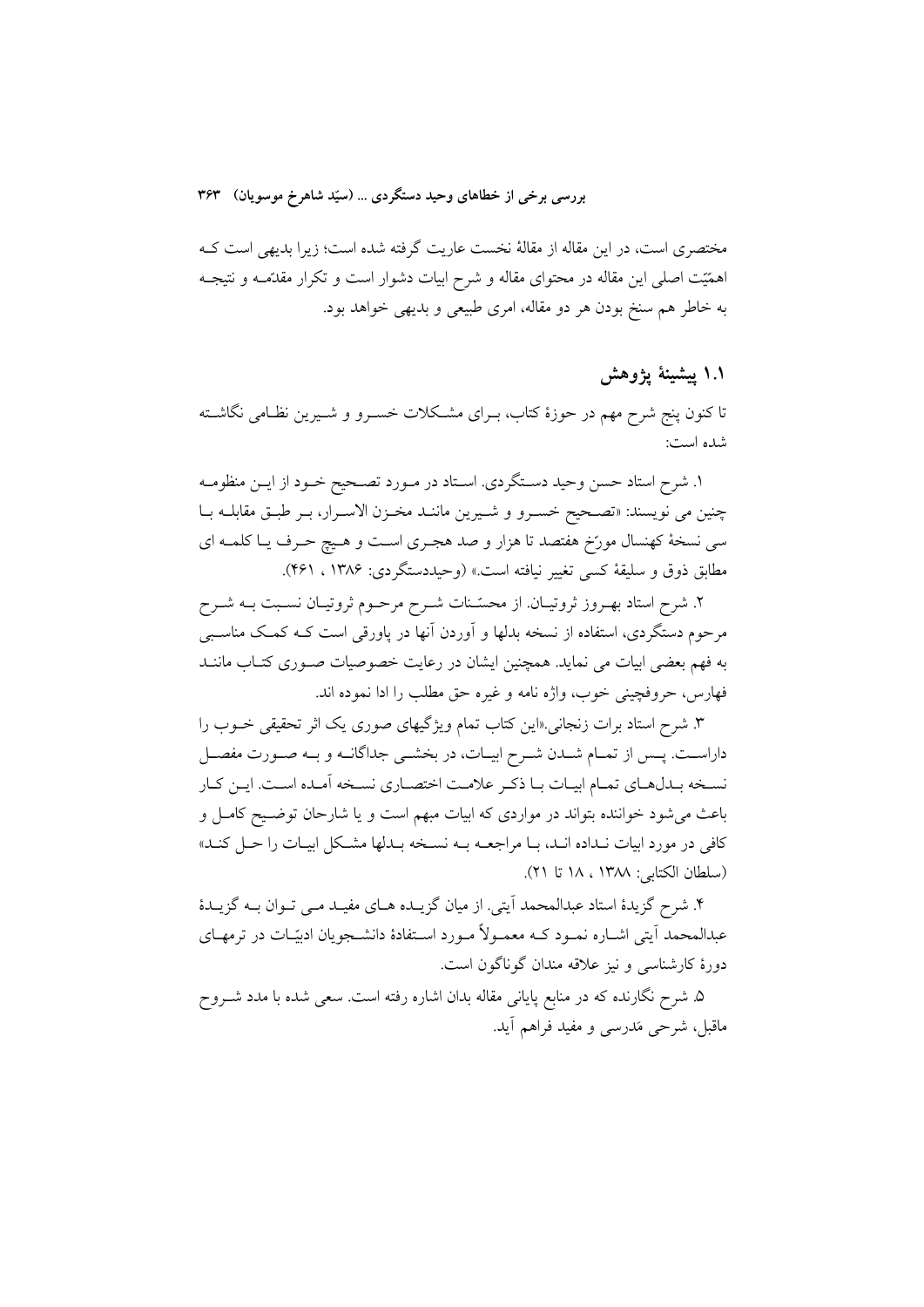مقالاتی معدود نیز در شــرح بعضــی مشــکلات منظومــهٔ خســرو و شــیرین نیــز نگاشــته شده است که ما به دلیل ضیق این وجیزه تنها به ذکر مقالهٔ «انــدر یــس لفافــه هــا؛ بررســی و تحليـل برخـي از ابيـات خسـرو و شـيرين نظـامي» بسـنده مـي كنـيم. ايـن مقالــه نگاشــتهٔ دكتر اسحاق طغياني و منيژهٔ سلطان الكتابي است كه در يژوهش نامهٔ زبان و ادبيّـات فارســي، سال اول، شمارهٔ سوم، پاییز ۱۳۸۸ به طبع رسیده است.

# ۲.۱ ضرورت و هدف یژوهش

اگر چه خــوانش پیوســتهٔ متــون ادبــي و مــأنوس شــدن بــا آنهــا، خــود بهتــرین راه فهــم آن متون است؛ امّا بدیهی است که در هر صورت همواره به ابیاتی برمی خوریم که معانی آنهـا را در نمي پابيم و ايـن موضـوع چونـان سـرعت گيـري در اتوبـان خـوانش، مـا را دچـار ملال میکند. این غموض و دیریابی در ابیات، دلایلی متنوّع دارد که شاید از آن میـان بتــوان به دور شدن مـا از زبـان رايـج در عصـر شـاعر و دور شـدن خواننـدهٔ امـروزين از لغـات، اصطلاحات، خرده فرهنگها، باورهای خُرد عامیانه و امثالهم که متعلّق به دورهٔ شاعر هســتند، اشاره نمود. دلیل دوم به خطای نساخان و دلیل سوم که کمتر بدان اشاره می شود، به اشکال از ناحیهٔ شاعر و ضعف تألیف او یــا کژتابیهــای شــعر او راجــع اســت. مقولــهٔ شــرح بــدین معضلات می پردازد و غالباً به غیر از گره گشایی از معنی دشوار ابیات، به اطّلاعات عمــومی خوانندگان كمك شاياني مي نمايد. مقالهٔ حاضر در راسـتاي ضـرورت و استحصـال اهــداف مذکور، به شرح پـاره ای از ابیـات دشـوار کتـاب مسـتطاب خسـرو و شـیرین (بـر اسـاس خطاهای استاد حسن وحید دستگردی) دست یازیده است.

## 2. ابيات مورد بحث

 $\lambda$ .7

و گــر بــا تــو دَم ناســاز گيــريـم پـــــــچو فردوسـي ز مزدت باز گيريم فقساعي را تسواني سرگشسادن تــواني مُهــر يــخ بــر زر نهــادن «يعني: مي تواني به ترک زر گفته و فردوسي وار سيم ما را در بهاي فقــاع داده و بگــويي: به من جز بهاي فقاعي نداد.» (وحيددستگردي، ۱۳۸۵: ۱۴)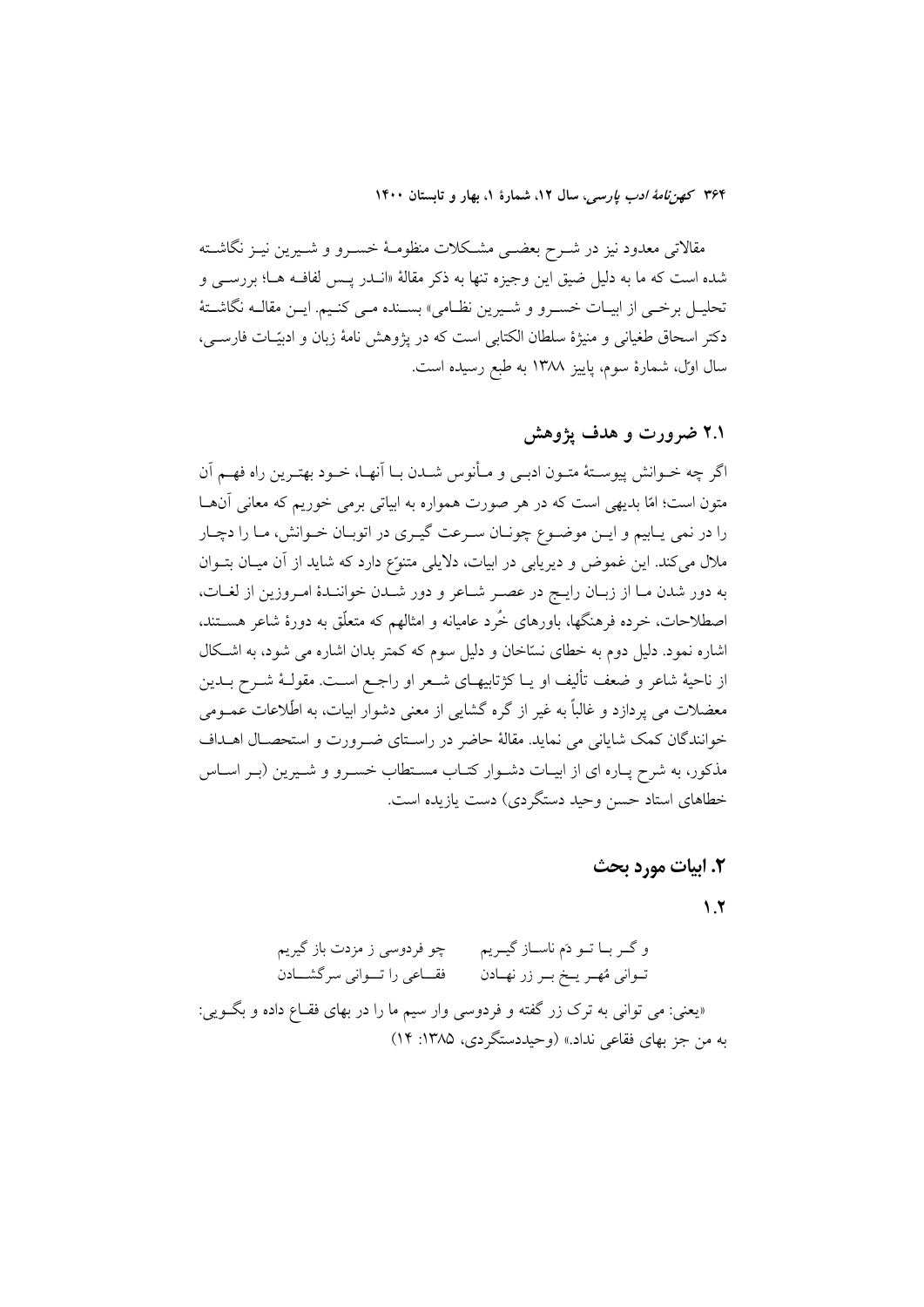معنای فوق صحیح نیست. باید این دو بیت را همراه دو بیت قبل از آن بخوانیم و آنهـا را در یک سیاق و محدوده ببینیم تا به مفهوم درست دست یابیم. ضمن اینکه بیت دوم و ســوم را نیز باید موقوف المعانی دانسته و به صورت یک جملهٔ مرکّب خوانش کرد:

> (گرت خواهیم کردن حقشناسبی مسلحنی خبردن آخیر ناسیاسبی وگــر بــا تــو دَم ناســـاز گيـــريم چو فردوسي ز مزدت بــازگيريم تـواني مُهـر يـخ بـر زر نهـادن مسلم قطـاعي را تــواني ســر گشــادن وگر چون مقبلان دولت پرستی مسلمع را میل درکـش، بازرسـتی)

از مزد باز گرفتن فردوسی: اشاره به افســانهٔ مشــهور و البتّــه تخیّلــی فردوســی و تقــدیم شاهنامه بـه سـلطان محمـود دارد: فردوسـي شـاهنامه را بـه سـلطان محمـود تقـديم كـرد. سلطان محمود به دلایلی که در تواریخ ذکر کرده اند، از شاهنامه استقبال نکرد و برای تحقیـر سراینده درهمی چند به او داد. فردوسی نیز آن درهمها را برای تحقیـر سـلطان بــه شخصــی حمّامی و فقاع فروش بخشید و آنگاه از ترس جان از غزنین گریخت. (عروضی سـمرقندی، ١٣٨٨: صص, ٧٥-٨٣)

فقاع گشودن: «کنایت از لاف زدن و تفاخر کردن» است(اَنندراج)

مُهر يخ بر چيزي نهادن: کنايه از بخشندگي. کسي که بـر صـندوق زر و دينارهـاي خــود مُهر يخ بگذارد، نمي تواند اَدم بخيلي باشـد؛ زيـرا مُهـر يخـين اَب مـي شـود و زر و دينـار در معرض استفاده قرار می گیرد. لازم به ذکر است این کنایه برساختهٔ خود نظامی است؛ امّـا کنایهٔ «چیزی را بر یخ نوشتن» در زبان قدما بسیار به کار رفته است و معنــی آن باطــل شـــدن اَن چيز و يا ٻي اساس بودن اَن چيز است.

مُقبلان: انسانهاي خوشيخت.

دولت: سعادت (برهان قــاطع). ايهــامي نيــز بــه حكومــت و دولــت جهــان پهلــوان دارد (شمس الدّين محمّد جهان يهلوان ايلدُگُز»(۵۶۷–۵۸۱) از اتابكان آذربايجان).

میل در کشیدن طمع: کور کردن طمع.

در این چهار بیت نظامی از زبان جهان پهلوان خود را خطاب قرار می دهد و سه حالـت را در ارتباط با موضوع صِله دادن از طرف ممدوح و شـعر سـرودن از طـرف خــود در نظـر گر فته است: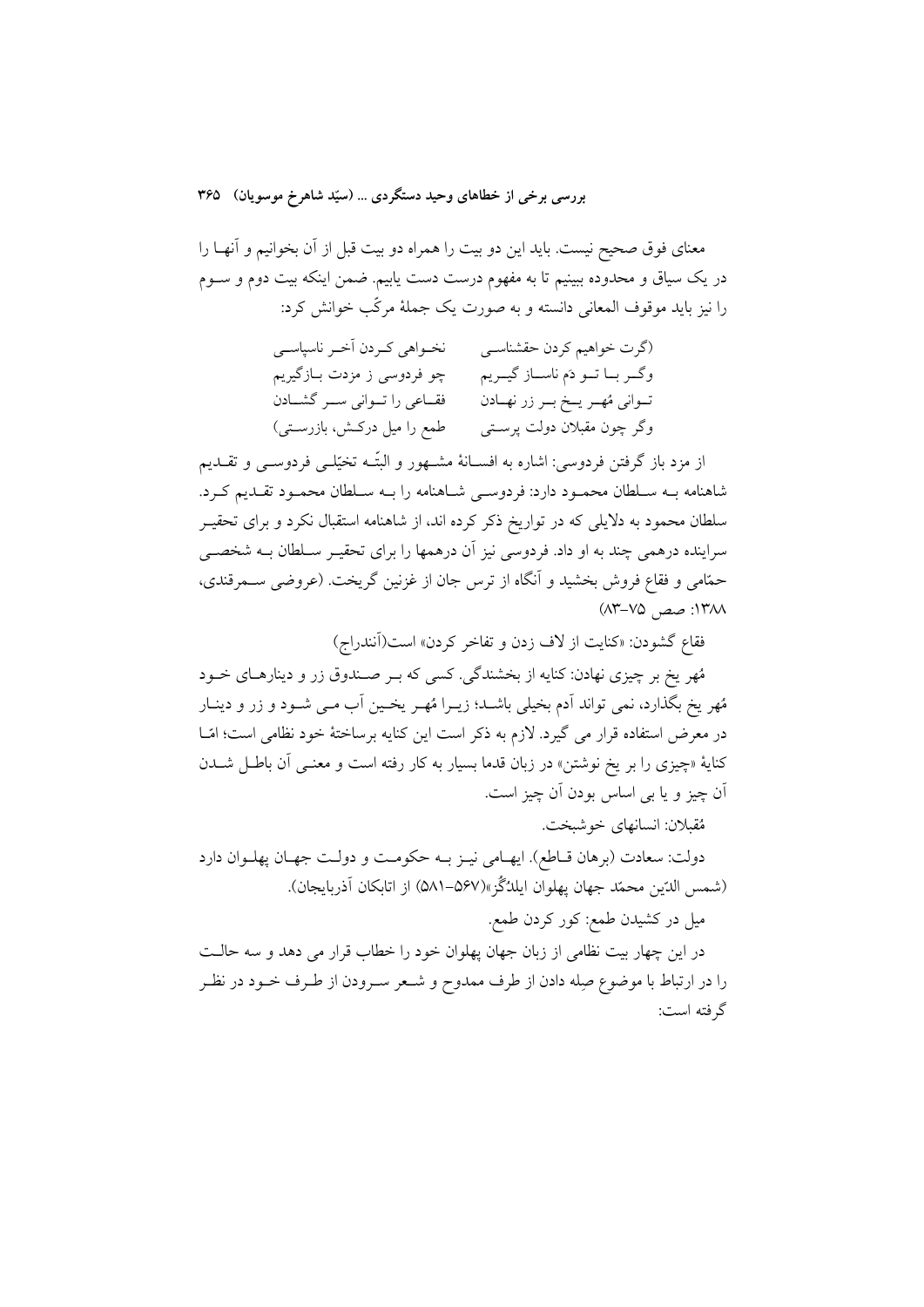\*(حالت اول:) اگر به تو صله دهیم، تو نیز نمک نشناس نخـواهی بـود و طبیعتـاً اشـعار زیبایی خواهی سرود و به ما تقدیم خواهی کرد. (حالت دوم:) اگر با تو ناسـازگاری کنـیم و مانند حکایت سلطان محمود و فردوسی از دادن صله به تو خودداری کنیم، باز هم تــو طبــع بلند و بخشنده ای داری و اینقدر نیز توانایی و مکنت داری که فقاعی بنوشی و مناعت خــود را حفظ نمايي. (حالت سوم:) ولي اگـر مـي خــواهي بــه معنــي واقعــي خوشــبخت باشــي، بهتر است اساساً به فکر صـله نباشــی و بــدون طمــع بــه ســرودن بپــردازی تــا بــه آزادی از تعلّقات دستبابي.

 $\mathbf{y}$ 

همبي گفتنــد خســرو بــا نكــويي مسمه آتش خواستن رفته ست گويي «یعنی گویی خسرو از راه نکویی و خلوص آتش پرستی در پــی آتــش رفـت و چنــین آتشبی را برای پرستش و سوختن ما آورد.» (وحیددستگردی،۱۳۸۵: ۸۹) معنای فوق خطاست و گره بیت در عبارت «اَتش خواستن» است: أتش خواستن: كنايه از سريع رفتن و سريع أمدن. در قديم كـه كبريـت وجـود نداشـته، سعی خانه هـا بـر ايـن بـوده كـه هرگـز اّتـش اجاقشـان خـاموش نشـود. امّـا گـاهي كـه خاموش می شده، کسی از اهل خانه به همسایگان رجوع می کرده و پاره ای آتش (قَـَـبَس) را که معمولاً تکّه چوبی بوده و یک سر آن آتش داشته، می اَورده است. از اَنجا که اَن شـخص بايد سريع مي آمده تا آتش خاموش نشود، اين كنايه پيدا شده است. به شخصي كه به طلب اًتش می رفته، در عربی «قابس» و در فارسی «اَتش خواه» می گفتند:

۔<br>چون می دانی که دل پر آتش دارم نا آمده بگذری چو آتـش خـواهی (عطار، ١٣٨۶: ٢٣٨)

با نکویی: به نظر می آید معنی اصطلاح امروزین؛ یعنی «به سلامتی» را داراست. معنـي صـحيح بيـت: كنيزكـان گفتنـد: خسـرو بـه سـلامتي و نكـويي رفتـه اسـت و سر یعاً بر می گر دد.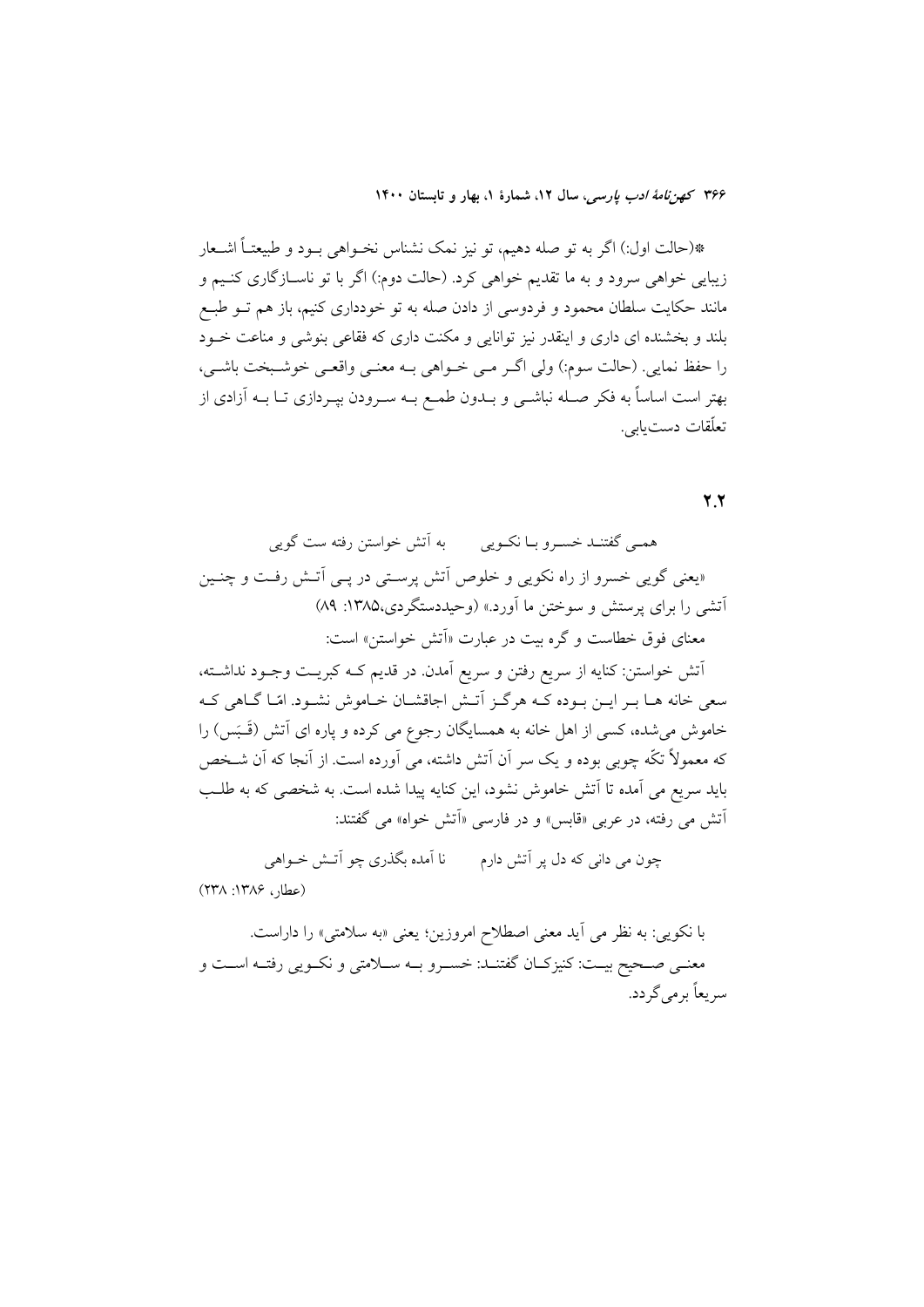$YY$ 

به رامش ساختن بی دفع شـد کـار می به حاجت خواستن بی رفع شد یار «یعنی زمانه به ترک عادت گفته و بــه دفــع رامــش و خوشــی کمــر نمــی بســت و یــار رواکنندهٔ حاجت بود، نه مانع یا رافع.» (وحیددستگردی،۱۳۸۵: ۹۴) رَفع: عرض حال بردن نزد شاه يا والي براي درخواست حاجتي(غيـاث اللّغـات:١٣۶٣). اين واژه را همواره در عبارت «قصّه رفع كردن» ديده و شنيده ايم. معنی صحیح بیت: برای برپا کردن مجلس شـادی ممـانعتی در کـار نبـود و افـراد بـرای رواشدن حاجت خود نیازی به عرض حال نزد خسرو نداشتند.

 $Y.7$ 

همه رخ گُل چو بادامه ز نغزی همه تن دل چو بادام دو مغزی «بادامه: به فتح میم پیلهٔ ابریشم و نگین انگشتری و چشم مانندی کـه از طــلا و نقــره بــر کلاه اطفال برای دفع چشم زخم می دوزند، و در اینجا نگین انگشتری یا چشم مانند طـلا و نقره مقصود است.» (وحیددستگردی،۱۳۸۵: ۱۰۱)

بر خلاف آنچه شارح محترم فرموده اند، از میان معانی فوق بهتـرین معنـی بـرای بادامــه «نگين انگشتري» و يا «چشم مانند طلا و نقره» نيست؛ زيرا هـيچ وجـه شـباهتي ميـان رخ و این معانی وجود ندارد. «پیلهٔ ابریشم» هم به خاطر نرمی آن و هم به خـاطر شـكل سـفید آن وجه شباهت بسیار بیشتری به رخسار دارد. در برهان قاطع و غیاث اللّغات یک معنــی دیگــر نیز برای «بادامه» برشمرده اند که می توان آن معنی را نیز در اینجا لحاظ کـرد: نــوعی پارچــهٔ نفيس ابريشمي.

بادام دو مغزی: گاهی بعضی از بادمها به طـور اســتثناء دو مغــز دارنــد و ایــن بــه بعــض تخمهمرغها می ماند که دو زرده دارند. در اینجا مغزهای بادام تشبیه به دل شده اند.

معنى صحيح بيت: رُخسارش چون پيلهٔ ابريشم نرم و سفيد است. آنچنانکه همــهٔ وجــود بادام دو مغزي دل است، همهٔ وجود او نيز دل (عشق) است.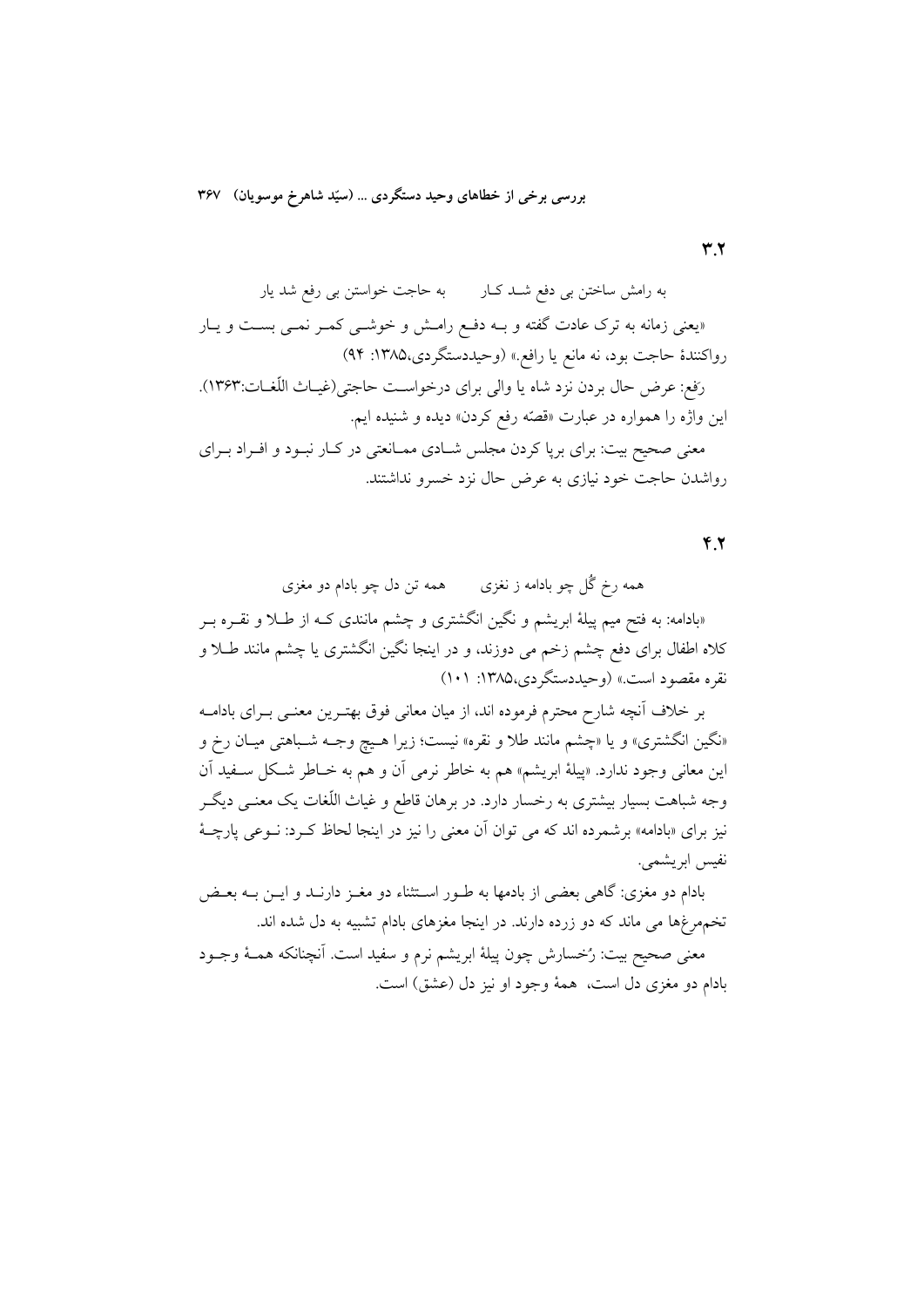$\Delta$ .Y

دهانی کـرده بـر تنگـیش زوری مـــــ چو خوزستانی اندر چشم موری «یعنی دهانی که از تنگی بر او بیداد و زوری رفته. یـاء زوری نکـره اسـت و کلمـهٔ «بـر» زائد است یا به معنی «اندام» می باشد.)» (وحیددستگردی، ۱۳۸۵: ۱۰۱) اولاً «بر» نه زائد است و نه به معنى اندام است؛ بلكه حرف اضافه مى باشد. ثانيـاً اگــر بــه عناصر و تحلیل بیت دقّت نماییم، آنگاه بــه معنــی صــحیح بیــت کــه اغراقــی شــاعرانه دارد، خواهيم رسيد: خوزستان: نماد شیرینی به خاطر شکّرخیز بودن آن ارتبـاط آن بـا دهــان واضــح اســت.

زوركردن: فشار آوردن. فردوسي فرمايد:

دگ ِ اَزمــوده نباشـــد ســـتور نشاید به تندی بر او کـرد زور

(فردوسی، ۱۳۸۶: ۵۶۲)

بیت یک تشبیه مرکب دارد که تابلوی انتزاعی مصرع اول به تابلوی انتزاعـی مصــرع دوم تشيبه شده است: معنی صحیح بیت: آنچنانکه قراردادن خوزستان در چشم یک مورچه فشــار بســیاری بــه ان چشم کوچک مبی اَورد، قـرار دادن دهـان او در «تنگـی» نیـز بـر تنگـی فشـار بسـیاری وارد می آورد. ( نهایتاً؛ یعنی حتّی«تنگی» هم در مقابل دهان کوچک او ناچیز است).

 $5.5$ 

«یعنی بر اندازهٔ کمند گرفتاری و اندوه افزود و شادروان بلنـد را بــه کوتـاه بــدل کــرد تــا كمنـد بـدان برسـد. شـادروان: در اينجـا بــه معنــى زيــر كنگــره يــا ســردر خانــه اســت.» (و حیددستگر دی، ۱۳۸۵: ۱۰۸)

مرحوم استاد عنايت ننموده اند كه اين دو بيت موقـوف المعـاني مـي باشـند؛ بـه همـين خاطر تنها بيت اول را معنا كرده اند و البتّه دچار خطا گشته اند.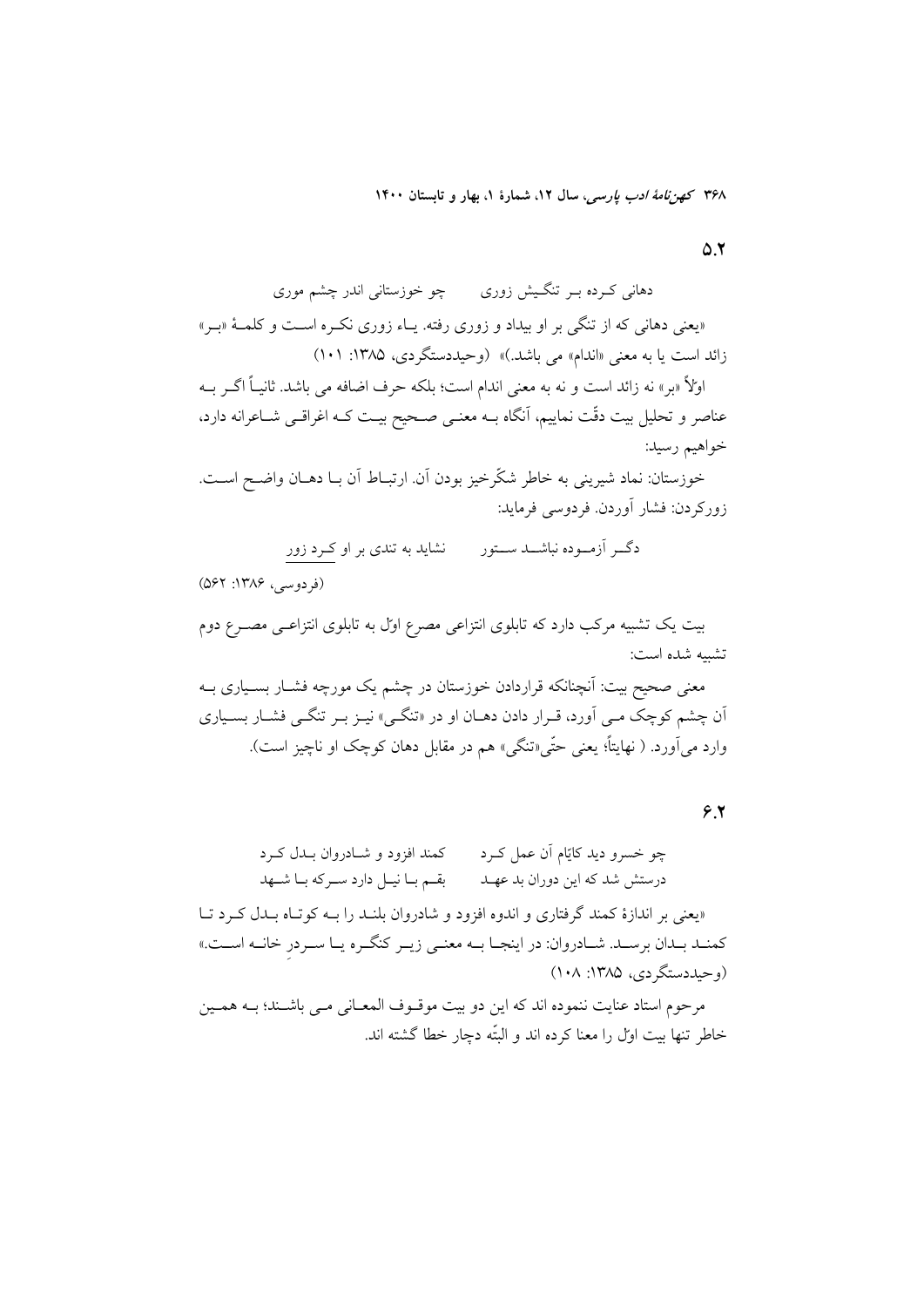کمند افزودن: کنایه از ماهر شدن در گرفتار کـردن صـید. در قــدیم هــر چــه خَــم کمنــد بیش تر بوده نشانهٔ مهارت و قدرت کمند اندازان بوده است؛ چنانکه کمند شصت خم رســتم مشهور است. بنابراین بـه تناسـب افـزایش قــدرت و مهــارت کمنــد انــداز، بــر خَــم کمنــد او میافزودهانـد: همـی رفـت رسـتم چـو پيـل دژم/ كمنـدي بـه بـازو درون شصـت خـم (فردوسی، به نقل از دهخدا)

شادُروان: خيمه، و بدل كردن أن با توجه به مرگ هرمز كنايه از بدل كردن خيمــهٔ شــادي به ماتم است.

درست شدن: ثابت شدن بَقَم: چوبی سرخ رنگ و مورد استفادهٔ رنگرزان، کنایه از شادی نیل: گیاهی که از آن رنگ کبود می سازند، کنایه از ماتم معنی صحیح ابیات: وقتی خسرو دید که روزگار با یدر چنان کرده و دید که روزگــار در

صید عمر آدمیان ماهر شده و خیمـهٔ شـادی پــدر را بــه عــزا تبــدیل کــرده،/ آنگــاه بــرای او ثابت شد که روزگار بد عهد همراه شادیها غمهای بسیار نیز دارد.

 $V.Y$ 

عنان افكند بر برجس و ناهيد یزکداری ز لشکرگاه خورشید

يَزِكَ: طلابه و پيشرو لشكر. برجيس: سـتارهٔ مشـتري اسـت و در اينجـا اشـارت اسـت به خسرو. ناهید: ستارهٔ زهره و در اینجا کنایت از شیرین است. عنـان افگنــدن: کنایــه از اختیار بر دست داشتن است. یعنی یزکداری و پیشروی کردن از لشکر خورشـید عنـان اختیار به دست برجیس و ناهید (که خسرو و شـیرین باشـند) داده، بامـدادان بــه طـرف دشت و کوه پیش از سیاه نور خورشید رهسیار شدند. (وحیددستگردی،۱۳۸۵: ۱۲۲)

بیت به طور واضح در مورد طلوع خورشـید و رفـتن شـب اسـت و معلـوم نیسـت کـه چرا شارح محترم این همه از معنا دور افتاده و به چه قرینه ای برجیس و ناهید را اشارت بــه خسرو و شیرین گرفته است. یَزَکدار که به معنای پیشرو لشکر اسـت، کنایــه از اشــعه هــای ۔<br>اَفتاب است که قبل از اَشکار شـدن خورشـید خـود را از پشـت کـوه نمایـان مـی سـازند.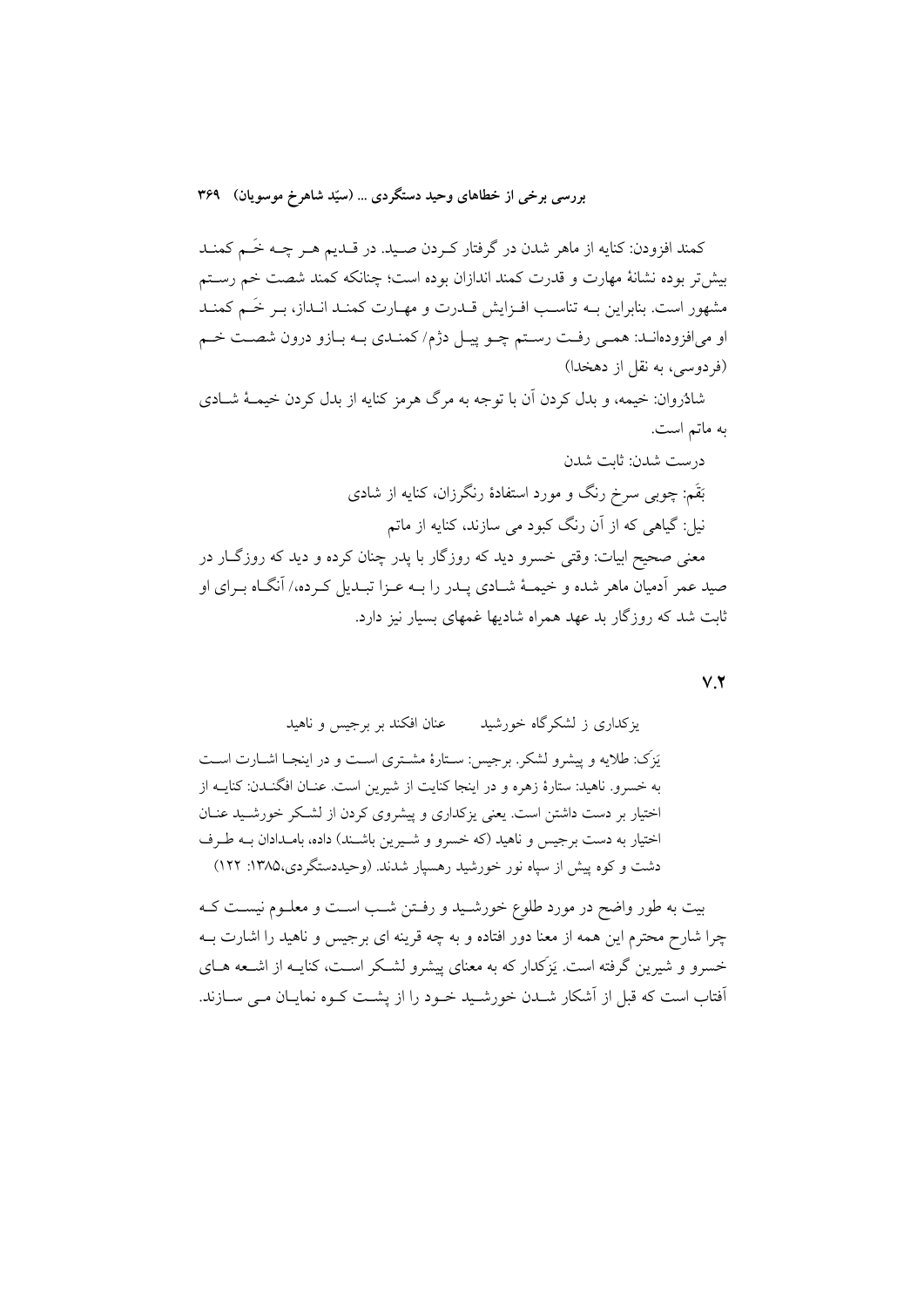از طرف دیگر این اشعه ها به عنان(افسار) شـباهت دارنــد و نظــامی از ایــن موضــوع کنایــهٔ «عنانافکندن» به معنی مهار کردن و مغلوب نمودن را استعمال کرده است.

معنی صحیح بیت: اشعه های آفتاب چون طلایه داران لشکر خورشید، مشـتری و ناهیــد را مغلوب کردند (یعنی شب رفت و صبح شد.)

 $\Lambda$ .Y

شکستی در گریبان گوی خورشید به هر گويې که بـردي بـاد را بيـد یعنی به هر گویی که چوگان بید از دست بید می ربود، گـوی خورشـید را در گریبـان آسمان فروبرده و می شکست. شکستن گوی خورشید به سبب آن است که پیش ایـن گوی که لطمهٔ چوگان نازنینان را خورده خجل و شرمسار شده و زنخ بر خــود مــی زد، یا به مناسبت آن است که چوگان هنگام بالا رفتن سـر خورشـید را مـی شکسـت و بـه گریبانش فرو می برد. ممکن است از خورشید رخسار آن خوبـان مقصـود باشـد، زیـرا هنگام بردن گوي و زدنـش بـه چوگـان سـر چوگـان زن چنـدان بـه زيـر مـي آيـد و خم می شود که گویی زنخدانش به گریبان فرو رفته. در بعض نسخ است: به هـر گـویی که بردي باد از آن بيد، يعني هـر گـويي کـه بـاد از دسـت چوگـان بيـد مـي ربـود. در هرصورت خجل شدن خورشيد انسب است. (وحيد دستگردي، ١٣٨٥: ١٢٣)

بیت دو سه گـره ظریـف دارد کـه بـا گشــایش آنهـا، توضـیحات خطـا و مطـول فـوق غیرضروری می گردد:

گوی: گلوله ای (توپ) که با تراشیدن و گِرد کردن چوب می سازند. گاهی بر اثر ضـربهٔ شدید این گوی چوبین می شکند.

گوي بردن: پيروز شدن (ل.دهخدا).

گـوي خورشـيد: خورشـيد بــه تكمــه تشـبيه شــده اســت؛ زيــرا يكــي از معـاني گــوي تکمهای است که با آن گریبان را می بسته اند. در مصرع دوم به خاطر وجودکلمـهٔ «گریبـان» معلوم است كه نظامي معنى «تكمه» را در نظر داشته است و نــه تــوب را. گريبــان خورشــيد: استعاره از آسمان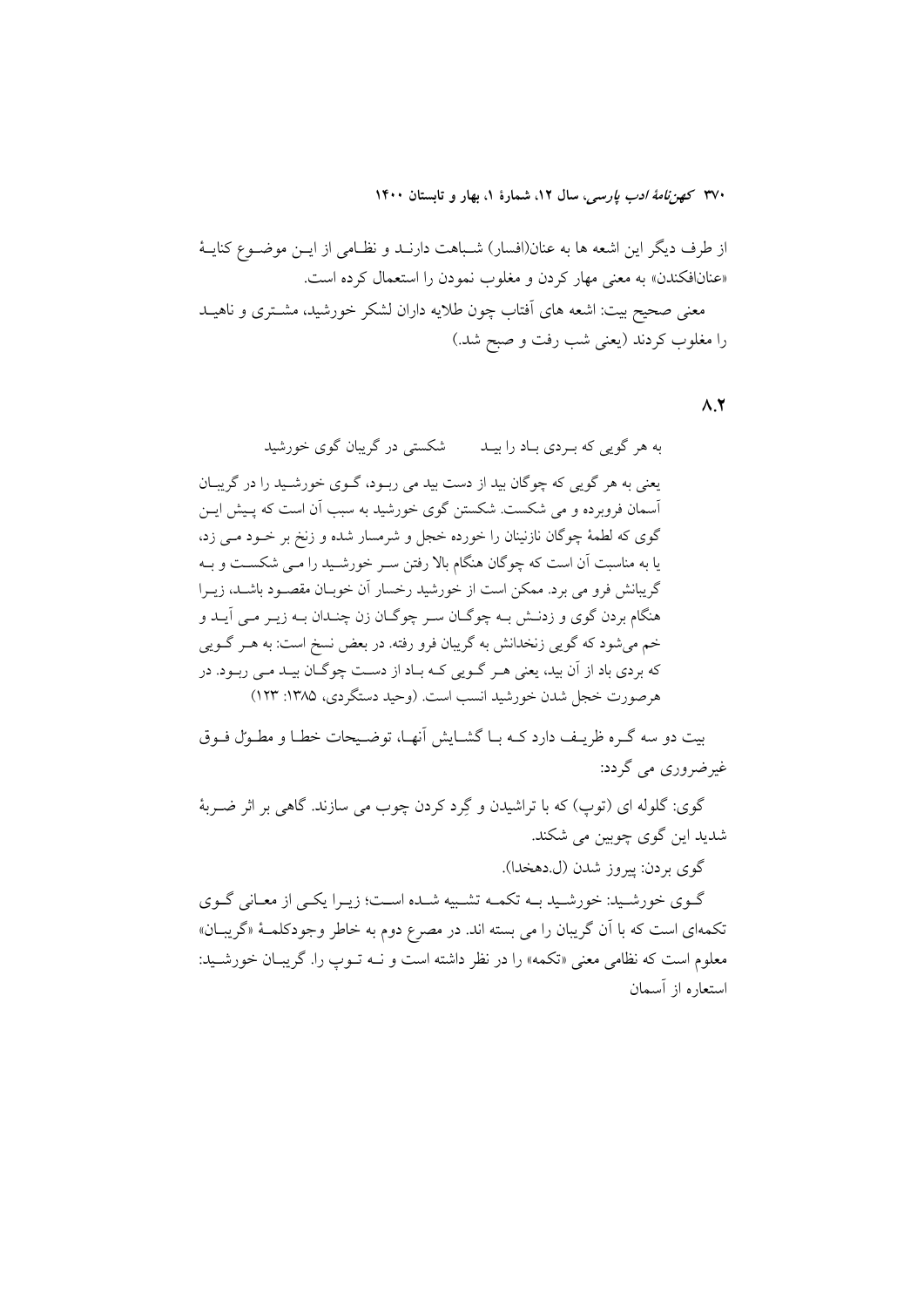شکستن تکمهٔ خورشید در گریبان: شاعر چنین تصویر کرده که چوگـان بـازان گــوی را چنان محکم و یر ضربه به خورشید کوبیدند که خورشید چون تکمه ای ریز ریـز شــد و در گريبانش (اَسمان) ريخت.

(نکته: به نظر می رسد که مصرع نخست نیـز دارای تعقیـد و بـه هـم ریختگـی اسـت؛ زيــرا نهــاد أن معلــوم نيســت. چنــان كــه در توضــيحات مرحــوم وحيــد دســتگردي مشاهده مینمایید: «در بعض نسخ است: به هر گویی که بردی باد از آن بیـد». معلــوم اســت که کاتبان در نگارش ایـن مصـرع نیـز دچـار سـرگردانی شـده انـد؛ امّـا مفهـوم کلّـی بیـت روشن است.)

## $9.7$

همهٔ اشتباه شارح محترم و این توضیحات حشو آمیز از اینجا آغاز مــی شــود کــه ایشــان انگشتری را استعاره از خسرو گرفته اند، در حالی که انگشتر در اینجا استعاره از ماه است و این استعاره به خاطر شباهت انگشتری و ماه در حلقوی بودن هر دو است. نظـامی در جـای دیگری از همین منظومه، به جای ماه خورشید را تشبیه به انگشــتری کــرده و آنگــاه بــا ایــن انگشتر فرضي «انگشتر بازي» يا «انگشتر ربايي» كرده است: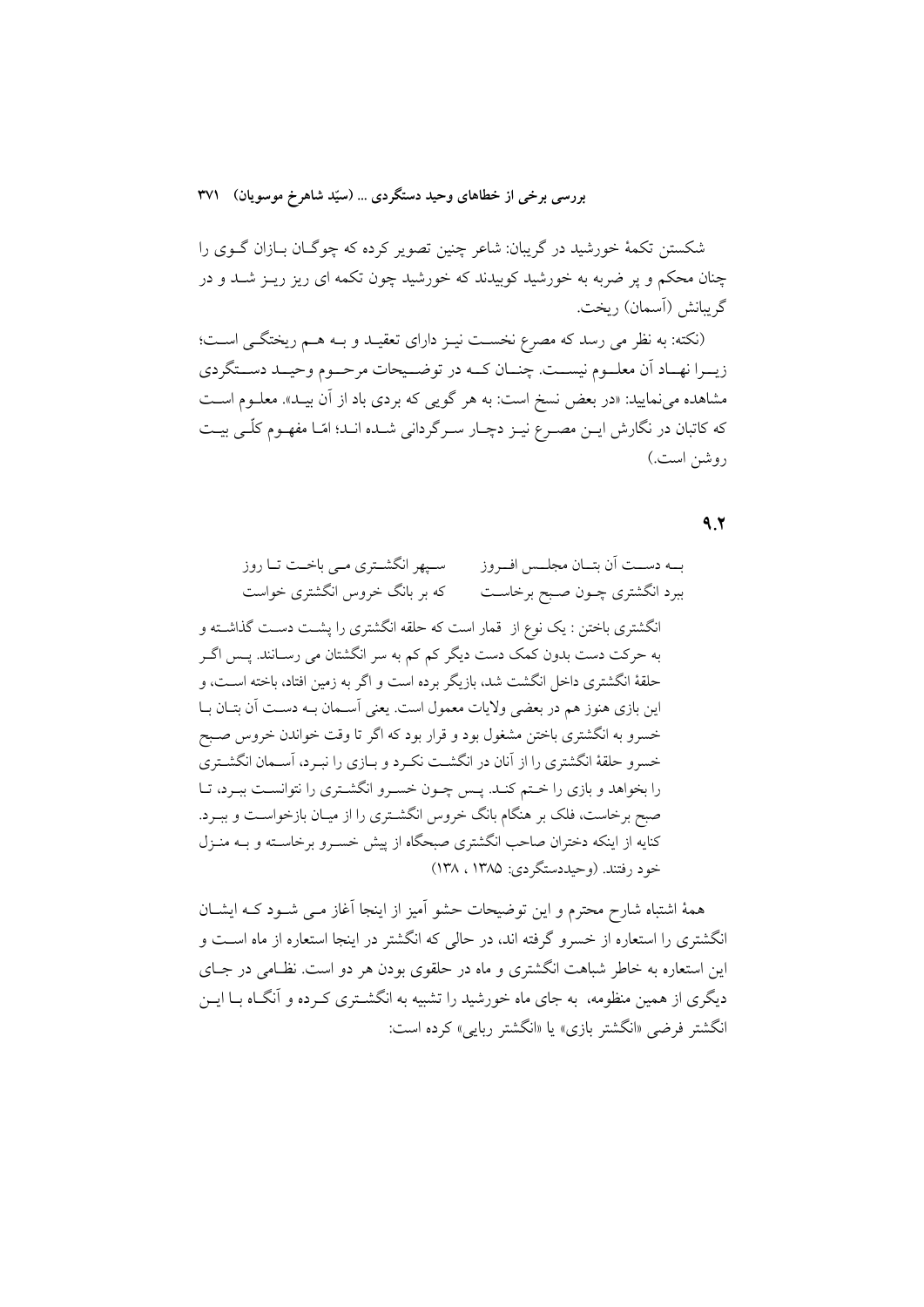(نظامی،۱۳۸۵: ۴۳۹)

این دو بیت وصف بازی کردن کنیزکان در شب و سپس تمـام شــدن آن شــب و آمــدن صبح است:

معنی صحیح ابیات: اَن شب فلک ماه را در اختیار اَن کنیزکان قرار داده بود تا با اَن بــازی انگشتر کنند./ وقتی صبح شد و صدای خروس برخاست، فلک انگشتر خود یعنــی مــاه را ازَ آن کنیزکان پس گرفت و با رفتن ماه هوا روشن گشت.

#### $\lambda \cdot x$

بسا دیبا که یاب*ی سرخ و زردش کبــود و ازرق آیــد در نــوردش* «بسا دیبا که از دور سرخ و زرد می نماید، ول<sub>ی</sub> به محض آنکه جامه ســاخته و بــر پیکــر درنوردیدی، کیود و ازرق می شود.» (وحید دستگردی،۱۳۸۵: ۱۷۵)

واژهٔ کلیدی این بیت «نَوَرَد» است کـه موجـب عــدم درک بیــت توسّــط مرحــوم اســتاد شده است. نَوَرَد چندین معنا دارد که یکی از آنها که در این بیـت نیـز راسـت در مـی آیـد، «تا، لا و پیچش» است. نظامی در اقبالنامه بیتی دارد که هم مضمون بیت مورد بحث است و در آن ببت نیز «نورد» را به معنی مذکور به کار برده است:

جهان را که بینی چنین سرخ و زرد میسساطی فریبنـــده شـــد در نَـــورد (نظامی، ۱۳۷۶: ۱۵۲)

معنی صحیح بیت: چه بسیار دیبایی که فکر می کنـی سـرخ و زرد اسـت، در حـالی کــه وقتی آن را تـا مـی کنـی، تـازه مـی فهمـی کـه رنـگ آن کبـود بـوده اسـت (بنـابراین زود قضاوت نكن!)

### $11.7$

چو کردی «غنجهٔ کبک دری» تیز می پیسردی غنجــهٔ کبــک دلاویــز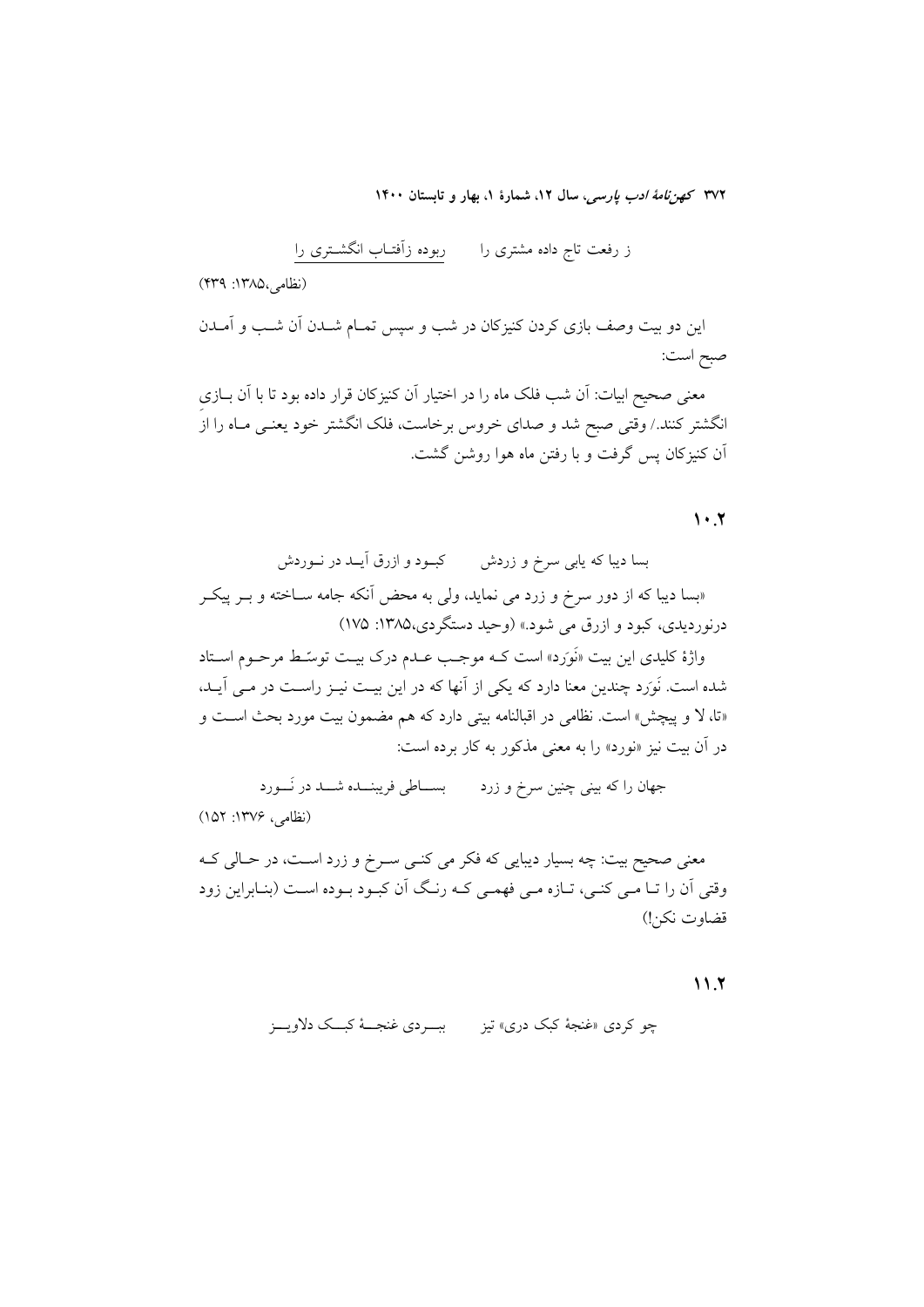غُنجه: در مصراع دوم به ضمّ غین و جیم عربی، به معنی ناز و کرشمه است، یعنی چون لحن «غنجهٔ کبک دری» را آغـاز کـردی، نـاز و کرشـمهٔ دلبـر کبـک رفتـار دل آويـز را از بین بردی و او را در نیاز به سوی آن آواز باز آوردی. (وحیددستگردی،۱۳۸۵: ۱۹۳)

غنجهٔ کبک دری : نام یکی از آهنگهای باربد.

غُنجَه: چنانکه شارح نیز اشاره کرده اند، به معنی ناز و کرشمه آمده است؛ امّا همان گونــه که ملاحظه می گردد، چنین معنایی بسیار دور و نارسا است و هیچ تناسبی بـا بیـت نــدارد. بے نظے حقیے اپن کلمے صورت معیرّب « غُنگے » مبی باشید کیه در گیویش لُیری استعمال میشود. در گویش لری( مخصوصاً لرهای یاسوج) به آواز کبک «غُنگه» و بــه فعــل اّن «غُنگ غُنگ کردن» اطلاق می شود. مولانا نیز در بیتی اّن را با اندک تفـاوتی در حرکـات، په معني آواز و ناله آورده است:

**غَنگ غَنگی** می زنم تا یک غزل أورم بيــــــرون ز الـــــــواح ازل (مولانا، به نقل از دهخدا)

در برهان قاطع و لغتنامهٔ دهخدا نیز «غَنگ» را به معنی آواز حزین آورده اند. با توجــه بــه اینکه در بیت مورد بحث سخن از آهنگ است و نه ناز و کرشمه ، می توان حکم کـرد کــه در اینجا «غُنجَه» همان «غُنگَه» است که در گویش لُری هنوز هم مستعمل است. معنی صحیح بیت: وقتی باربد اَهنگ «غُنجهٔ کبک دری» را سر می داد، حتّــی اَواز کبــک را نيز از رونق مي انداخت.

#### $17.7$

اگر چه دنبه بر گرگان تله بســت مسلم به دنبه شیر مردی زان تله رست «هر چند دنبهٔ فریب خسرو بر گرگی چون فرهاد تلهٔ هلاکت بست و شیر مـردی چــون خسرو از تلهٔ رقابت فرهاد آزاد شد، ولي ...» (وحيددستگردي، ۱۳۸۵: ۲۳۷) مصرع اول اشاره به این دارد که قدما برای به دام انداختن و شکار گرگ&ا بـیش تـر دنبـه در تله ها مي گذاشته اند و «دنبه» كنايه از فريب است. مرحوم وحید دستگردی «گرگان» را استعاره از فرهاد گرفته اند که صـحیح نیسـت؛ زیــرا

گرگان جمع است و اگر منظور فرهـاد بـود، نظـامی مـی توانسـت بـدون بـر هـم خـوردن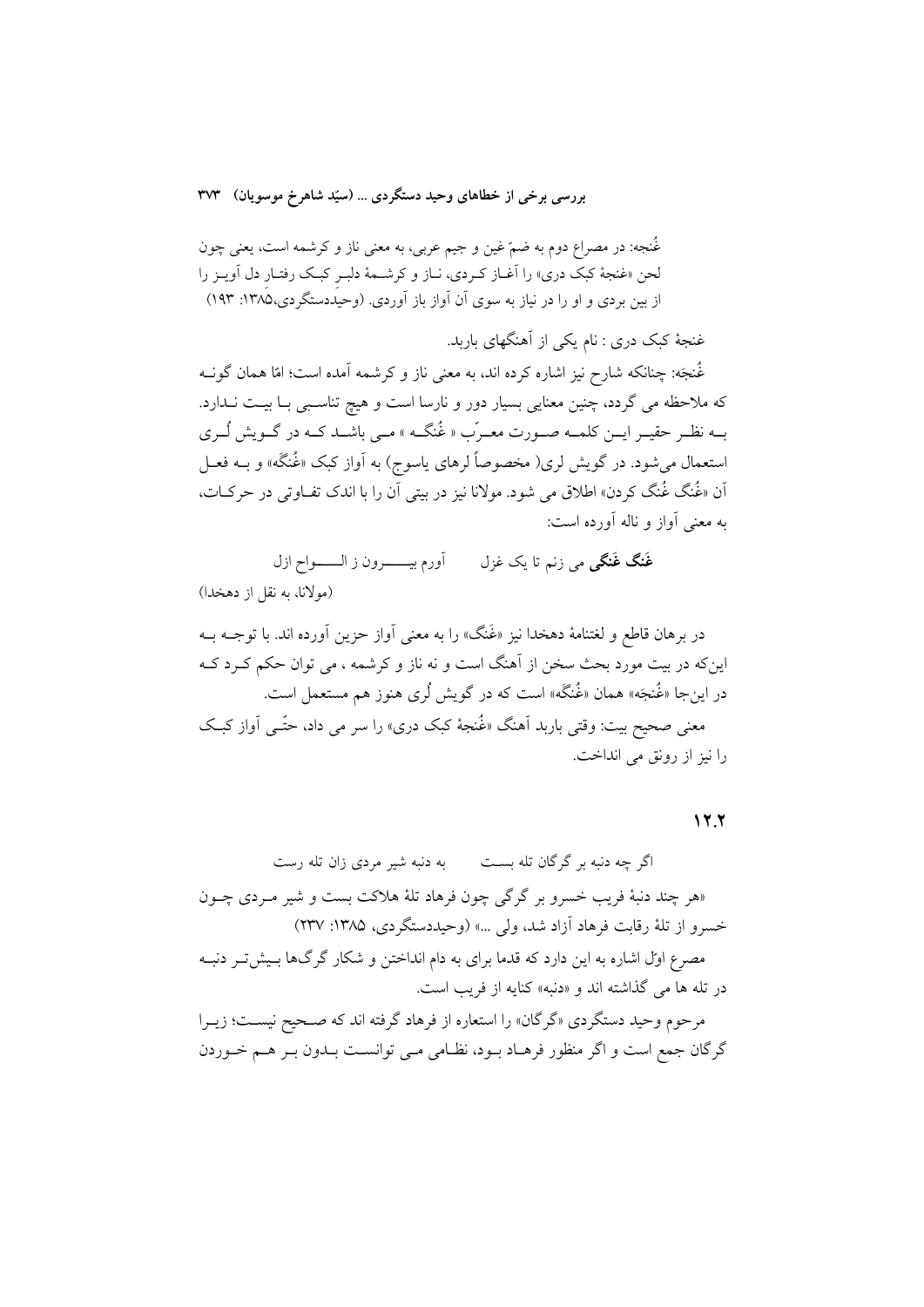وزن شعر به راحتی از صورت مفرد استفاده کـرده و بگویــد: «گرگــی». موضــوع دومــی کــه شارح محترم را به خطا افکنده این است که ایشان مصرع دوم را خبری خوانده اند و با بیـت بعد موقوف المعاني گرفته اند؛ در حالي كه بايـد بيـت را سـؤالي خوانـد تـا غمـوض بيـت گشوده گردد و از موقوف شدن به بیت بعد( که کاملاً بی ارتباط است) بی نیاز گردد: «به دنبه شیر مردی زان تله رست؟» معنى صحيح بيت: اگر چه دنبهٔ فريب مخصوص صيد گرگ&است (و بــا اَن شــيرها را صيد نمي كنند)؛ امّا أيا حتّى شيري چون فرهاد توانست بـا چـاره جــويي از أن دنبــهٔ فريــب رهایی بابد؟

### $Y'$

و يا اين بيت: بس داغ سگان کرده سگدار تو عــالم را باد آتش شمشیرت داغ دل سگ فعلان (خاقانی: ۱۳۸۲، ۵۰۴)

معنی صحیح بیت: آنقدر سخت جانم که با وجودی که از عشق دچـار سـختی شــده ام، باز هم با تني خوني و خاكي راه عشق را مي سيرم.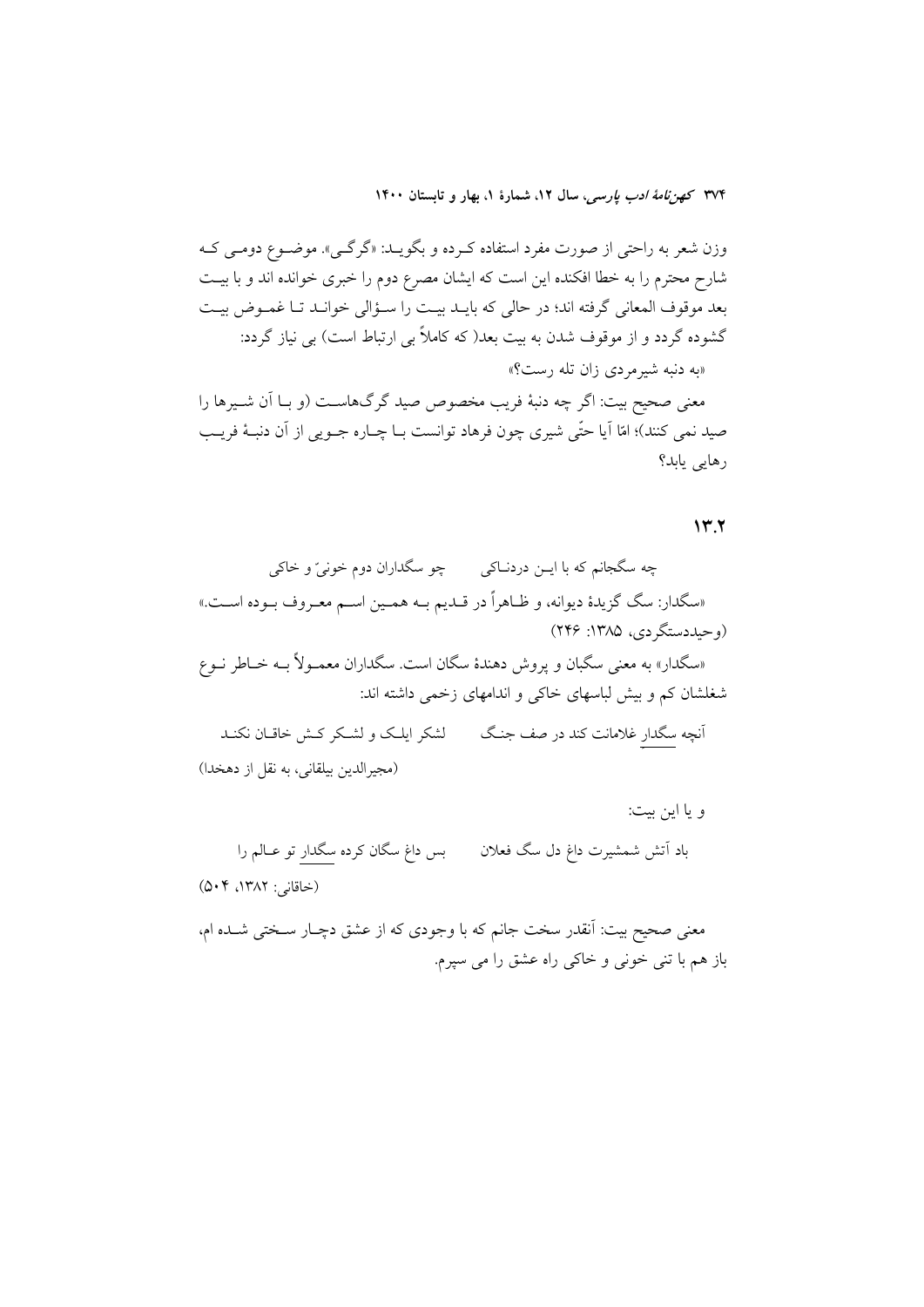$YY$ 

گربه بید: بیدمشک و انجیـر: بــه معنــی ســوراخ اســت. رشــتهٔ اشــک کــه از چشــمش سرازیر می شد، به شاخهٔ مشک بیدی تشبیه کرده که بید را سـوراخ کنـد و از آن طـرف وي بيرون آيد. طريق پيوند گربه بيد هم چنين است. يعني از قامتِ چـون بيـد خميــدۀ وي گربــه بيـــلـر سرشـــک روزن گشــوده و ســر بيــرون اَورده و سرشــکش هــم تخــم بیدانجیر خورده به تلیین دوچار بود. (وحیددستگردی،۱۳۸۵: ۸۵)

مرحوم استاد بيت را به صورت فوق ضبط كرده اند و سيس معنايي به دست داده اند كــه بسیار غریب است و به هیچ وجه صحیح و دلچسب نمی نماید. به نظر نگارنده همـهٔ تعقیـد این بیت در اسقاط یک نقطه است که طبیعتاً توسط نسّاخان و کاتبان صـورت گرفتــه اســت. «گربه» «گریه» بـوده اسـت؛ امّـا از قضـا چـون «گربـه بيـد» نـوعي از بيـد مشـك اسـت و مراعاتالنظیری هم ایجاد می نماید ، این توهّم برای کاتبان و شارحین پیش آمـده و آنهـا را به خطا افکنده است. صورت درست بیت چنین است:

«ز بیدش گریــه، بیــدانجیر کــرده سرشکش تخم بیدانجیر خــورده» بید: استعاره از قامت خمیدهٔ خسرو. درخت بید حدود هفده نوع است که نوع غالـب آن در ادبیات فارسی بیدمجنون است به خاطر خمیدگی آن و شباهت به قامت خمیدهٔ عاشق.

بيدانجير: گياه کَرچَک در اصل «باد انجير» بوده بــه معنــي شــکافته و شکســتهٔ بــاد؛ زيــرا چوبش بسیار نازک است و به وسیلهٔ باد شکسته می شود (ل دهخدا). خاقانی به این صفت بیدانجیر؛ یعنی ضعیف و نزار بودن آن( مخصوصاً در برابر بادهای تند آبان ماه) اشاره دارد:

به چالاکی به بیدانجیر منگر در مه نیســان بدان افتادگی بنگر کــه بینــی مــاه آبــانش (خاقانی، ۱۳۸۲ : ۲۱۳)

بیدانجیر در مصرع اول: استعاره از قامت نازک و نزار خسرو است. تخم بیدانجیر: از این تخم، روغن معروف کرچک را به دست می آورند که از قویتـرین مُسهل هاست.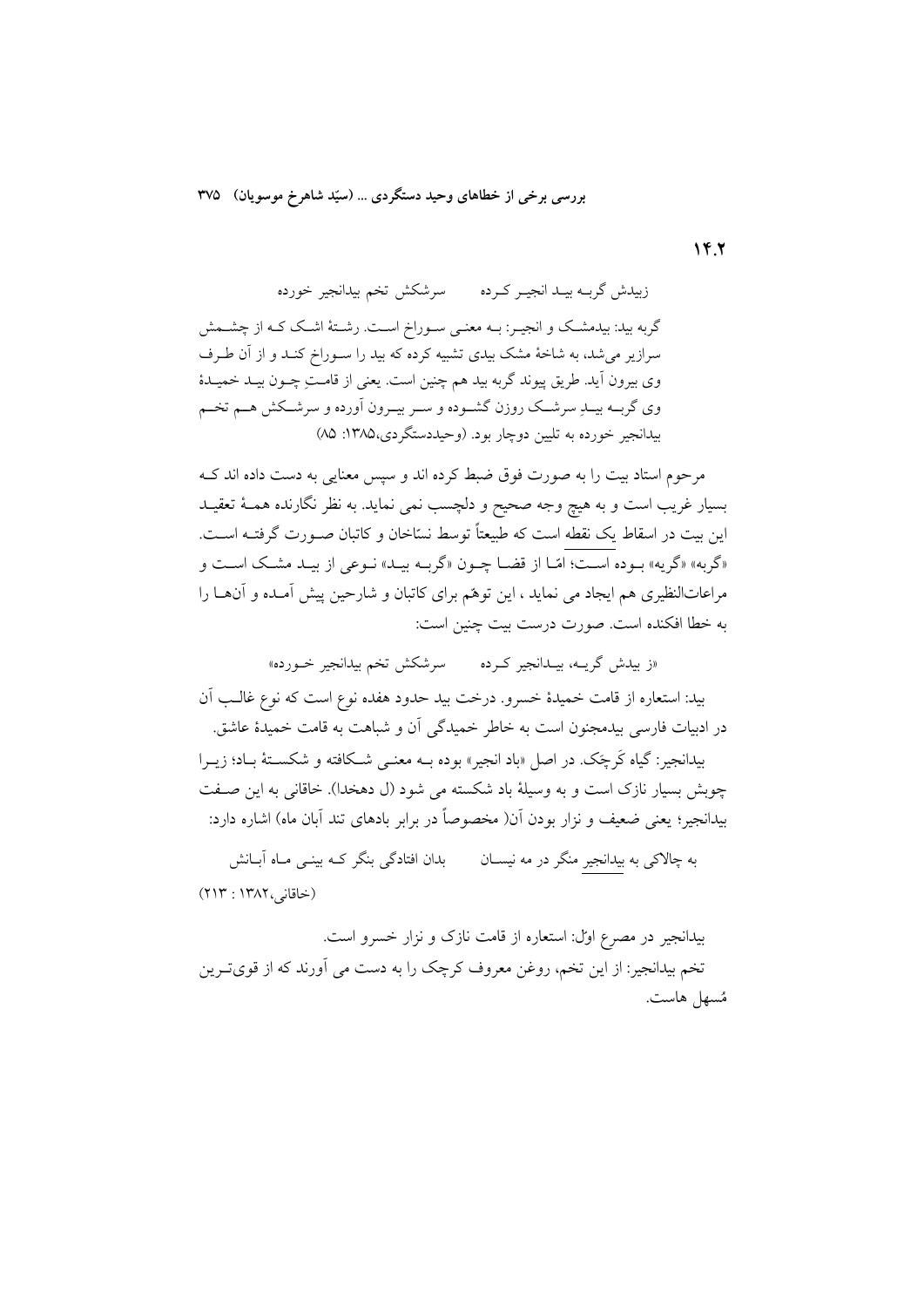\* گريه، از بيدِ قامت او بيــدانجير ســاخته بــود( پيكــرش را لاغــر و نــزار ســاخته بــود). اشکش نیز گویی که تخم کرچک خورده و شدیداً روان بود.

 $10.7$ 

چو قصّاب از غضب خونی نشانی چو نفّاط از بــروت آتــش فشــانی «نفَّاط: کسی که در جنگهای قدیم نفط و اَتش به طـرز مخصـوص بـه کـار مـی بـرده.» (وحيددستگر دي،۱۳۸۵: ۲۵۵) اگر چه یکی از دو معنی نفّاط همین است که شارح محترم در فوق ذکر نموده است؛ امّــا این معنا صحیح نمی باشد. معنی دوم نفّاط که باید در اینجا لحاظ شود این است: اَتــش بــاز، کسی که آتش را در دهان خود برده و با فشار نفتی که در دهان دارد آن را شعله ور مــیکنــد (ل دهخدا). هنر این است که سبیل و یا ریش چنین اشخاصی نمی سوزد.

 $19.7$ 

 $V.7$ 

<mark>کمـــر شمشــــیرهای</mark> زرنگـــارش به گرد اندر شده زرّین حصارش

(نظامی، ۱۳۸۵: ۲۹۷)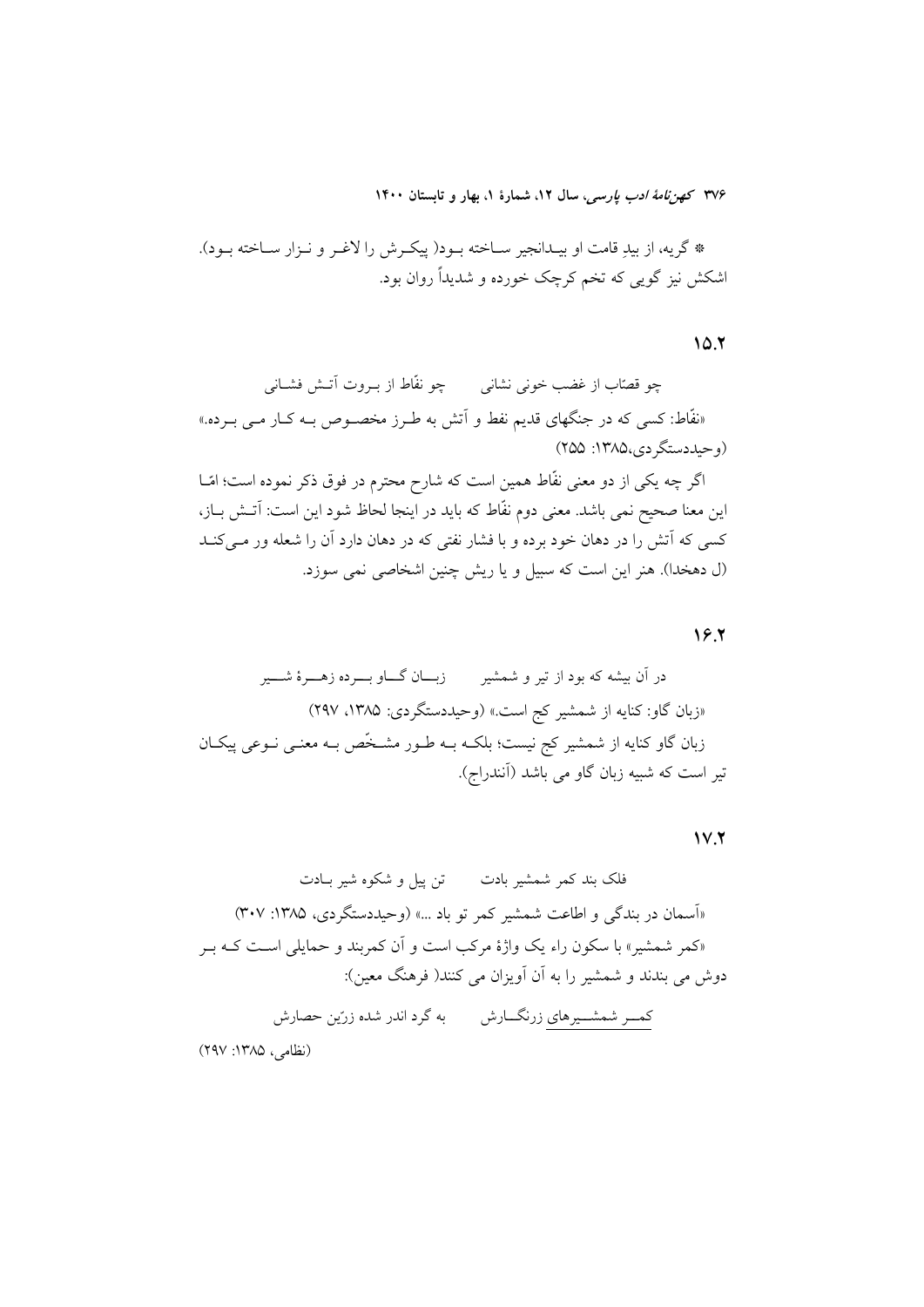معنی صحیح بیت: فلک بندِ حمایل شمشیر تو باشد …

 $\lambda \lambda$ 

نه اّن طفلم که از شیرین زبان<sub>ی</sub> میلم خرمـایی کلـیجم را سـتانی «کُلیجه: یک نوع لباس زمستانی و کلوچه: نان شـیرینی مخصوصـی اسـت و در ایــنجــا کُلیجه مناسب و صحیح است.» (وحیددستگردی،۱۳۸۵: ۳۱۰) اًنچه که در این بیت وجود دارد «کُلیج» است و نه «کُلیجه». معلوم نیست که چــه ارتبــاط و تناسبی میان لباس زمستانی و مفهـوم ایــن بیــت مــی تــوان تصــور نمــود. «کُلــیج» نــوعی نان روغنی است و در این بیت با کلمات خرما و شیرین مراعات النظیر دارد: کریمی که بــر ســفرهٔ عــام دارد کُلیج از مه و از کواکب کلیچــه (ابوالعلاء گنجوي، به نقل از آنندراج)

 $19.7$ 

و جو د دار د.

مگر : احتمالاً:

سخن جان است و جانداروی جان است مگر چون جـان عزیــز از بهــر آن اســت (نظامی، ۱۳۸۵: ۳۱)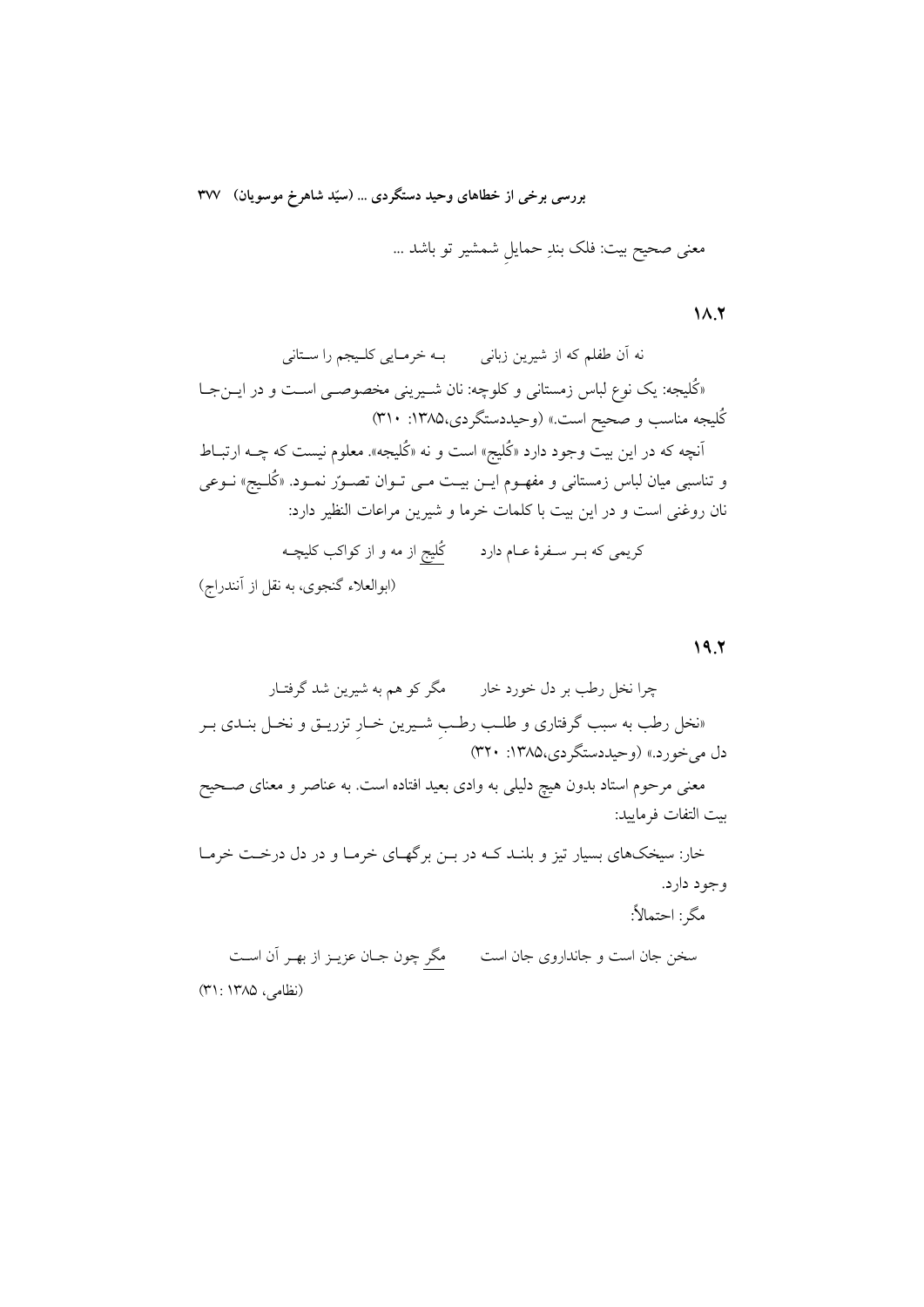معنى صحيح بيت: احتمالاً درخت خرما نيز مثـل مـن بــه عشــق يـك شــيرين (رطـب) دچارشده که خار غم بر دل او می خورد.

 $Y \cdot Y$ 

قلم درکش به حرف دست سایم مصلح حرفگیـران را نشـایم دست بر حرف سودن: نکته گیری و عیبجویی کردن اسـت، یعنـی چــون بــر مــن از راه دوستی فرهاد عیبجویی می کنی و بر حرف من دست می سایی، بهتر آن اسـت کـه بــر حرفم قلم زده به کلی به ترک من گویی. (وحیددستگردی،۱۳۸۵: ۳۴۱)

موضوعیّت این بیت شماتت خسرو توسّط شیرین و شکوه از اوست. بـه اجـزا و معنـی درست بيت توجّه نماييد:

قلم در کشیدن: محو کردن، باطل کردن:

بر در میکده علم برکش ساقیا توبه را قلم درکش

(خاقانی، ۱۳۸۲: ۴۶۶)

(نظامی،۱۳۸۵ : ۴۴۶)

معنی صحیح بیت: این سخنان تکراری و کهنه را که به مــن مــی گــویی، رهــا کــن! مــن سـزاوار اّن نيسـتم كــه عيبجويــان دســت و انگشــت اتّهــام بــه ســوى مــن كشــند و مــرا شماتت نمايند.

#### $Y \setminus Y$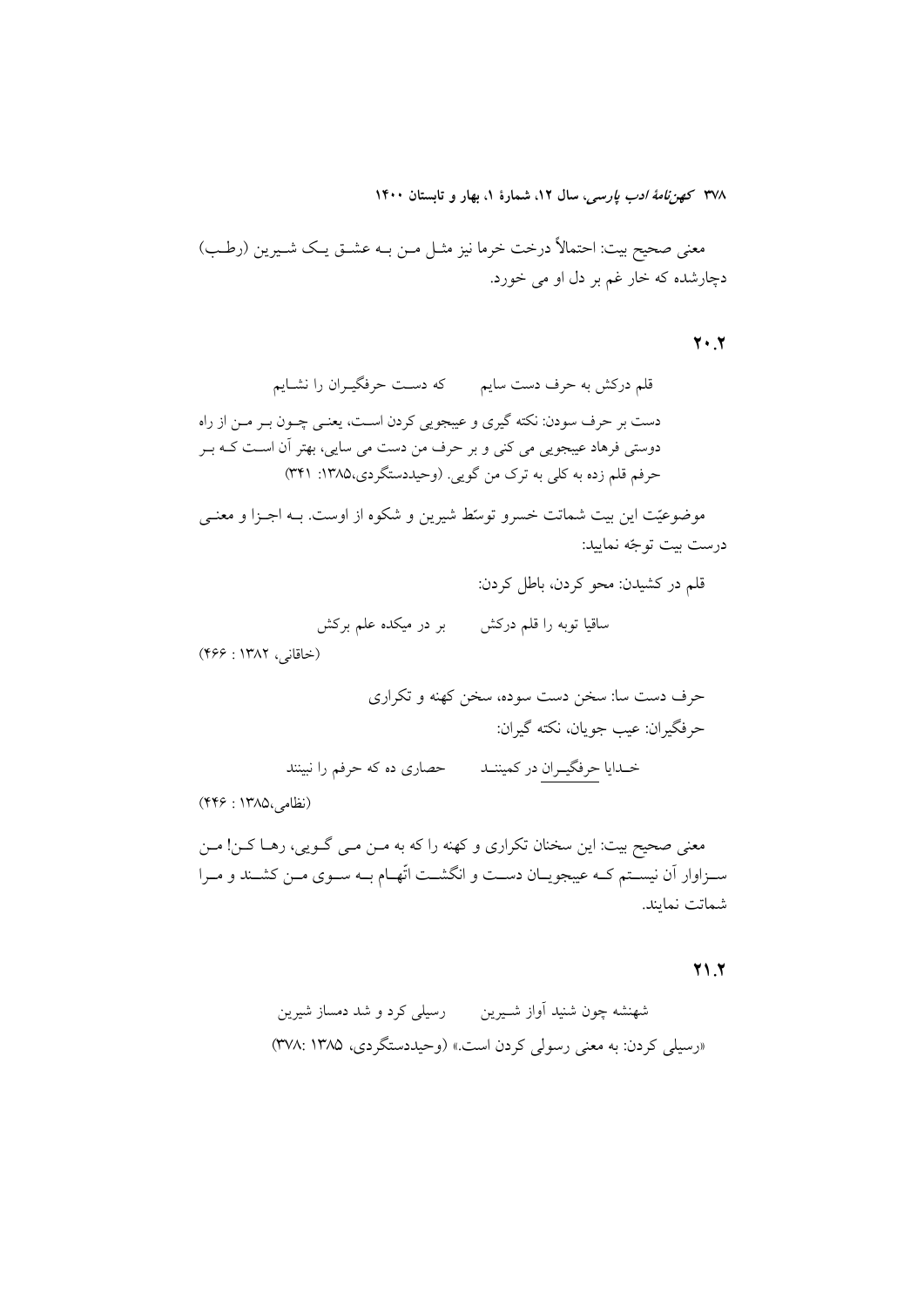(سنایبی، ۱۳۶۲ : ۵۱)

**77.7** 

 $\mathbf{Y} \mathbf{Y}$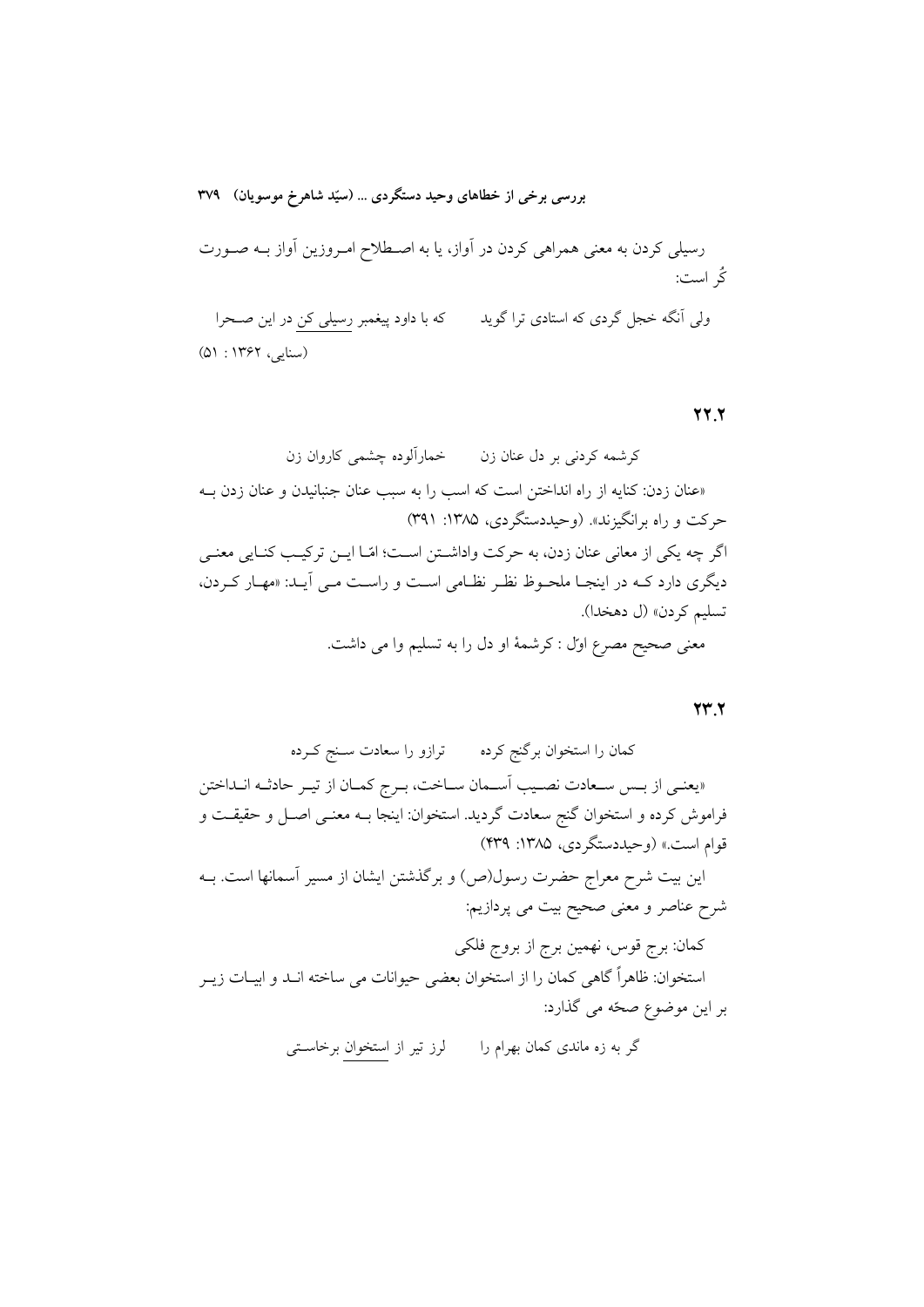$YY.$ 

هر دو معنایی که مرحوم استاد ارائه فرموده اند، ناصحیح است. اگـر بــه معــانی «ســواد»، «نیم کار» و نیز به سیاق کلام دقّت نماییم، اَنگاه معنی صحیح بیت به دست خواهد اَمد: كيسه پرداز: تهي كنندهٔ كيسه:

صبری که بود مایهٔ سـعدی دگــر نمانــد سختی مکن که کیسه بپرداخت مشــتری (سعدی، ۱۳۸۴ : ۶۰۶)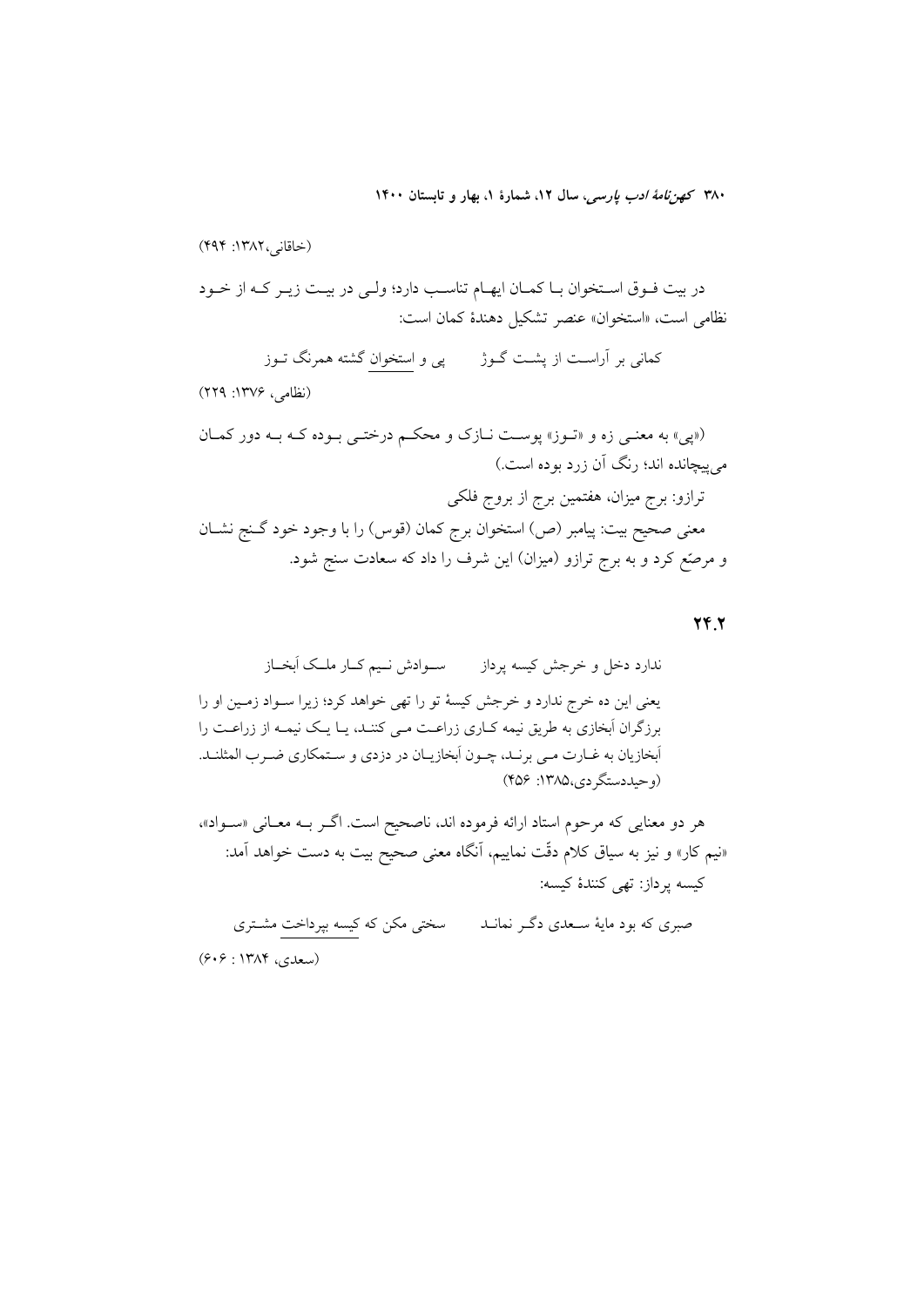سَـواد: در میـان معـانی متعــدّدي كــه ايــن كلمــه دارد، منتهــی الارب معنــی جماعــت و عامهٔ مردم را نیز آورده است که در بیت مورد بحث کاملاً مناسبت دارد. اگــر هــم بــه معنــی شهر و یا روستا بگیریم، باز می توان مجازاً مردم آن را لحاظ کنیم. نیم کار: مزدور. کسی که از خود ملکی ندارد و با مزدوری زراعت دیگران را می کــارد و

نصف محصول را به صاحب زمین می دهد( ل دهخدا):

تو صاحب کـار جبرئيلـي \_\_\_\_\_ بدگوي تو نيم کار شيطان

(خاقانی، ١٣٨٢: ٣۴۶)

اَبخاز: نام ناحیه ای و نیز قومی در جبال قفقاز. این قوم به دزدی و غارت شهره بوده اند:

مال يتيمان ســتدن ســاز نيســت بگذر ازين، غارت أبخاز نيســت

(نظامی، ۱۳۷۶: ۹۲)

معنی صحیح بیت: این روستا درآمدی ندارد و هزینه هایش نیز تو را فقیر می کند. مـردم این روستا خود از فرط احتیاج برای اَبخازیان مزدوری می کنند.

نکته: باید توجّه داشت که نیم کار در این بیت دقیقاً به معنی مزدوری اسـت و نــه کســی که زراعت را نیم کـاری مـی کنـد؛ زیـرا اساسـاً شـغل اَبخازیـان سـرقت و غـارت بـوده و نه زراعت. در ثانی وقتی بگوییم کسی از فقر بــه دزدی روی آورد، شــدّت فقــر او بــیش تــر أشکار می شـود تــا وقتــی کــه بگــوییم آن کـس از فقــر بــه نیمــه کــاری در زراعــت روی آورده است و در بیت مورد بحث نیز نظامی اراده داشته تا شــدّت فقــر مردمــان آن روســتا و خرابی آن روستا(روستای حمدونیان) را تبیین نماید.

## ۳. نتىجەگىرى

چنانکه در ضرورت و هدف پژوهش ذکر گردید، دیریابی برخی از ابیات خسـرو و شـیرین نظامی مربوط به غریب افتادن زبان دیروز در فضـای زبـانی امـروز اسـت. بعـض خطاهـای استاد وحید دستگردی در شرح ابیات به علّت همـین موضـوع اسـت. بعـض دیگـر از ایــن خطاها به دلیل مغلق بودن و کژتابیهای خود ابیات است که شارح را به کج راهه برده است. ايــن شــمار از ابيــات را مــي تــوان در زمــرهٔ ضــعف تــأليف و نقــائص زبــاني خــود شــاعر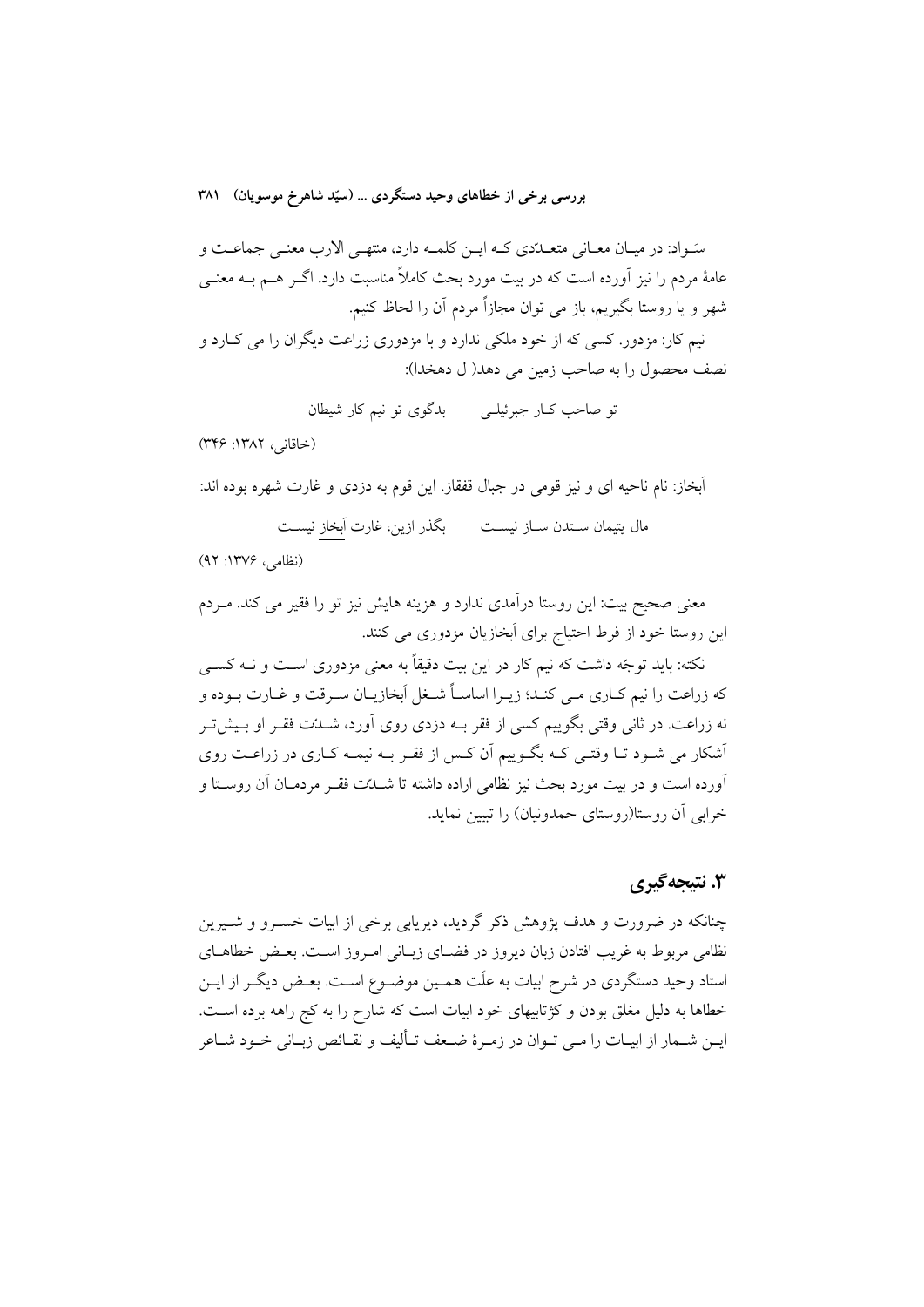بهحساب اَورد. برخی خطاها نیز به علّـت عــدم علائــم ســجاوندی در زمــان شــاعر و مــآلاً ُ خوانش اشتباه از طرف مرحوم استاد دستگردی مـی باشـد. در حقیقـت خــوانش صــحیح، دروازهٔ ورود به فهم درست از یک بیت است. در آخر باید بدین نکتهٔ مهم نیـز اشــاره نمــود تا حق انصاف در باب زحمات طاقت فرسـاي مرحـوم اسـتاد ادا گـردد: حضـرت ايشـان از امکانــاتي کــه نگارنــده و امثــال نگارنــده امــروزه و بــه مــدد فــيض روح القــدس رايانــه در اختیار داریم، بی بهره بوده اند. لاجرم دستیابی ما به منابع، شواهد و امثال که در گـره گشــایی از ابیات معجزه می کنند، با دستیابی محدود ایشان به قیاس در نمی آید. بنابراین فضل تقـلـتم و تقدم فضل جنابشان را ارج می نهیم.

#### كتابنامه

أيتي، عبدالمحمّد، (١٣٧۴)، گنجور پنج گنج، تهران: سخن تبریزی، محمد خلف ،( ۱۳۳۰)،برهان قاطع، به اهتمام محمد معین، تهران: زوار دهخدا، على اكبر،(١٣٧٣)، لغتنامه، تهران: دانشگاه تهران خاقانی،( ۱۳۸۲)، دیوان، چاپ هفتم، به کوشش ضیاء الدین سجادی، تهران: زوار سلطان الكتابي، منيره،( ١٣٨٨)، نقد شروح خسرو و شيرين نظامي،پايان نامه: دانشگاه اصفهان سنایی،(۱۳۶۲)، دیوان اشعار، چاپ سوم، به اهتمام مدرس رضوی، تهران: سنایی سعدي،(۱۳۸۴)، كليات،چاپ اول، تهران: شقايق طغياني، اسحاق،( ١٣٨۶)، شرح مشكلات حديقة سنايي،چاپ سوم،اصفهان: دانشگاه اصفهان عروضي سمرقندي، نظامي،(١٣٧٢)، چهارمقاله، تصحيح محمد قزويني، تهران: جام عطار،(۱۳۸۶)، مختارنامه،چاپ سوم، به اهتمام شفیعی کدکنی، تهران: سخن غياث الدين رامپوري،(١٣۶٣)، غياث اللُّغات،چاپ اول، به كوشش منصور ثروت، تهران: امير كبير فردوسي،(١٣٨۶)، شاهنامه، چاپ دهم، تهران: بهزاد قابوس بن وشمگیر،(۱۳۵۲)،قابوسنامه، چاپ دوم، به اهتمام غلامحسین یوسفی، تهران: کتاب محمد پادشاه،(۱۳۳۶)،فرهنگ آنندراج،تهران: خيام محمد خلف تبریزی،(۱۳۳۰)، برهان قاطع، به اهتمام محمد معین، تهران: زوار نفيسي،سعيد،(١٣۶۶)، تاريخ اجتماعي وسياسي ايران در دوره معاصر،تهران: بنياد